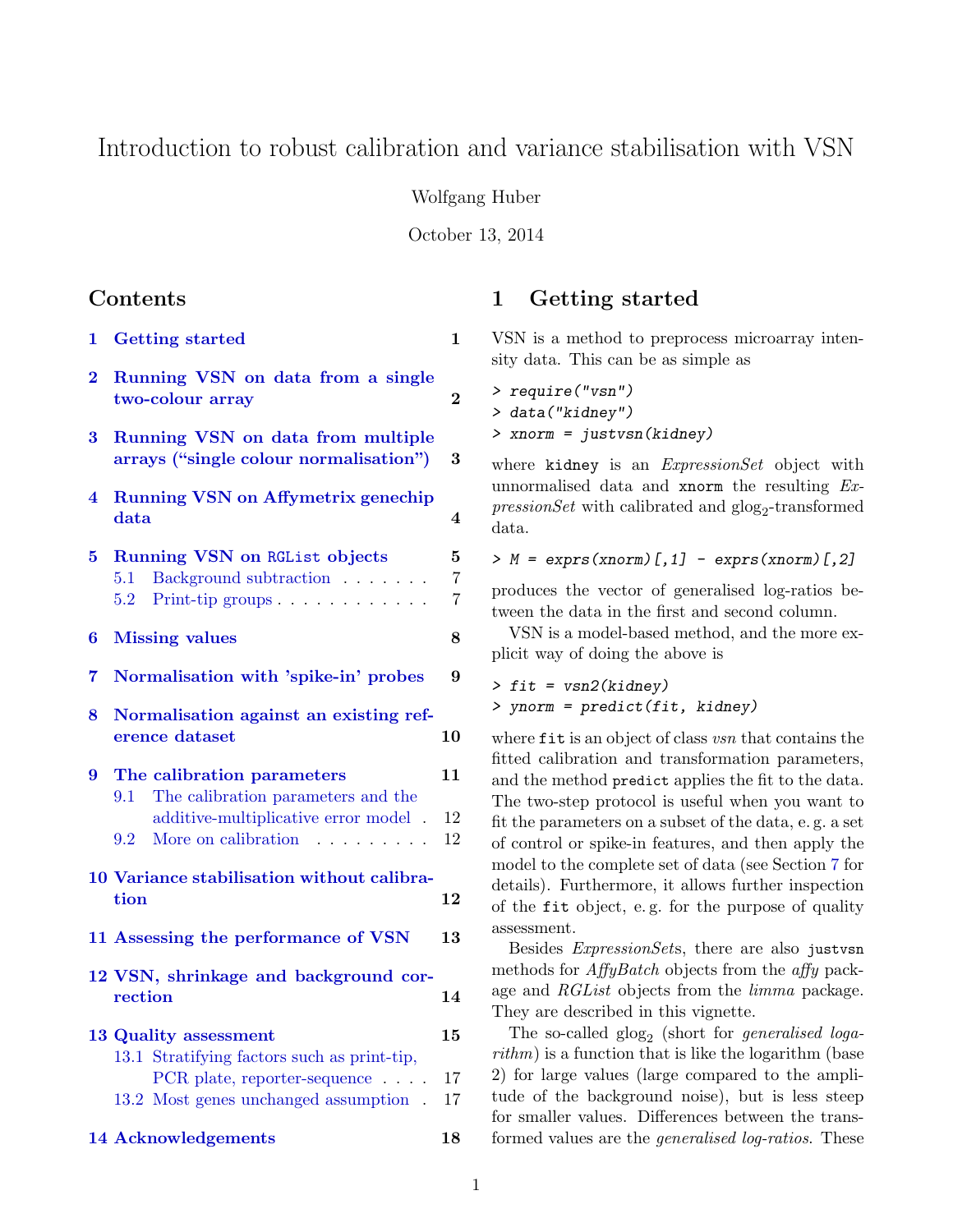

<span id="page-1-3"></span>Figure 1: Scatterplots of the kidney example data, which were obtained from a two-colour cDNA array by quantitating spots and subtracting a local background estimate. a) unnormalised and  $log_2$ -transformed. b) normalised and transformed with VSN, Panel b shows the data from the complete set of 8704 spots on the array, panel a only the 7806 spots for which both red and green net intensities were greater than 0. Those spots which are missing in panel a are coloured in orange in panel b.

are shrinkage estimators of the logarithm of the fold change. The usual *log-ratio* is another example for an estimator<sup>[1](#page-1-0)</sup> of log fold change. There is also a close relationship between background correction of the intensities and the variance properties of the different estimators. Please see Section [12](#page-14-0) for more explanation of these issues.

How does VSN work? There are two components: First, an affine transformation whose aim is to calibrate systematic experimental factors such as labelling efficiency or detector sensitivity. Second, a  $g\log_2$  transformation whose aim is variance stabilisation.

An affine transformation is simply a shifting and scaling of the data, i. e. a mapping of the form  $x \mapsto (x - a)/s$  with offset a and scaling factor s. By default, a different offset and a different scaling factor are used for each column, but the same for all rows within a column. There are two parameters of the function vsn2 to control this behaviour: With the parameter strata, you can ask vsn2 to choose different offset and scaling factors for different groups ("strata") of rows. These strata could, for example, correspond to sectors on the  $\arctan^2$  $\arctan^2$ . With the parameter calib, you can ask vsn2 to choose the same offset and scaling factor through- $out<sup>3</sup>$  $out<sup>3</sup>$  $out<sup>3</sup>$ . This can be useful, for example, if the calibration has already been done by other means, e. g. quantile normalisation.

Note that VSN's variance stabilisation only addresses the dependence of the variance on the mean intensity. There may be other factors influencing the variance, such as gene-inherent properties or changes of the tightness of transcriptional control in different conditions. These need to be addressed by other methods.

<span id="page-1-0"></span><sup>&</sup>lt;sup>1</sup>In statistics, the term *estimator* is used to denote an algorithm that calculates a value from measured data. This value is intended to correspond to the true value of a parameter of the underlying process that generated the data. Depending on the amount of the available data and the quality of the estimator, the intention may be more or less satisfied.

<span id="page-1-1"></span> $2$ See Section [5.2.](#page-7-0)

<span id="page-1-2"></span><sup>&</sup>lt;sup>3</sup>See Section [10.](#page-12-0)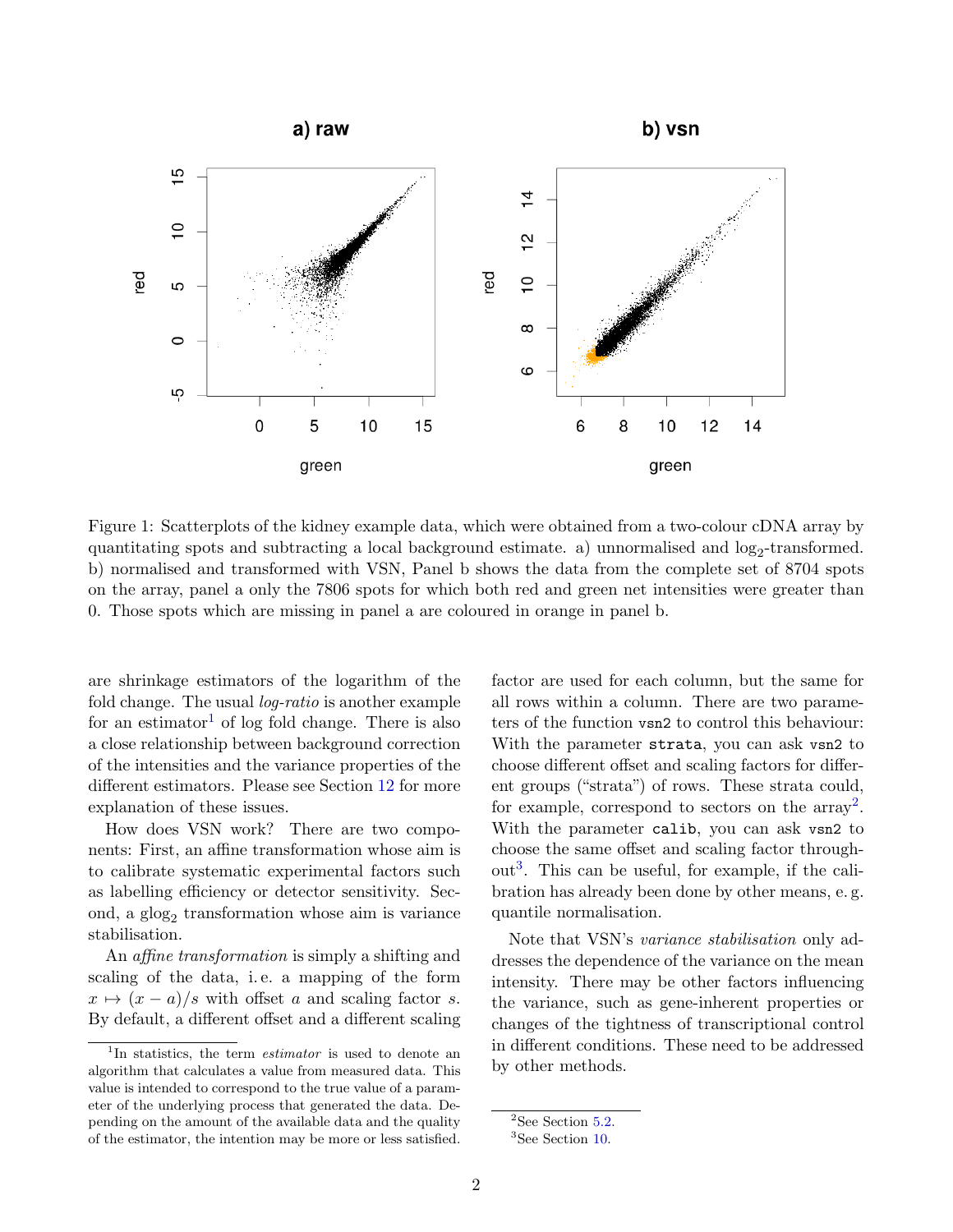<span id="page-2-4"></span>

<span id="page-2-2"></span>Figure 2: Standard deviation versus rank of the mean, and the mean, respectively.

# <span id="page-2-0"></span>2 Running VSN on data from a single two-colour array

The dataset kidney contains example data from a spotted cDNA two-colour microarray on which cDNA from two adjacent tissue samples of the same kidney were hybridised, one labeled in green (Cy3), one in red (Cy5). The two columns of the matrix exprs(kidney) contain the green and red intensities, respectively. A local background esti- $mate<sup>4</sup>$  $mate<sup>4</sup>$  $mate<sup>4</sup>$  was calculated by the image analysis software and subtracted, hence some of the intensities in kidney are close to zero or negative. In Figure [1](#page-1-3) on page [2](#page-1-3) you can see the scatterplot of the calibrated and transformed data. For comparison, the scatterplot of the log-transformed raw intensities is also shown.

```
> select = (0==rowSums(exprs(kidney)<=0))
> plot(log2(exprs(kidney)[select, ]),
+ main = "a) raw", pch = ".", asp=1)
> plot(exprs(xnorm), main = "b) vsn",
+ pch = ".", asp=1,
+ col=ifelse(select, "black", "orange"))
```
To verify the variance stabilisation, there is the function meanSdPlot. For each feature  $k =$  $1, \ldots, n$  it shows the empirical standard deviation  $\hat{\sigma}_k$  on the y-axis versus the rank of the average  $\hat{\mu}_k$ on the x-axis.

$$
\hat{\mu}_k = \frac{1}{d} \sum_{i=1}^d h_{ki} \qquad \hat{\sigma}_k^2 = \frac{1}{d-1} \sum_{i=1}^d (h_{ki} - \hat{\mu}_k)^2 \tag{1}
$$

> meanSdPlot(xnorm, ranks=TRUE) > meanSdPlot(xnorm, ranks=FALSE)

The two plots are shown in Figure [2](#page-2-2) on page [3.](#page-2-2) The red dots, connected by lines, show the run-ning median of the standard deviation<sup>[5](#page-2-3)</sup>. The aim of these plots is to see whether there is a systematic trend in the standard deviation of the data as a function of overall expression. The assumption that underlies the usefulness of these plots is that most genes are not differentially expressed, so that the running median is a reasonable estimator of the standard deviation of feature level data

<span id="page-2-1"></span><sup>4</sup>See Section [12](#page-14-0) for more on the relationship between background correction and variance stabilising transformations.

<span id="page-2-3"></span> ${}^{5}$ The parameters used were: window width 10%, window midpoints  $5\%, 10\%, 15\%, \ldots$  It should be said that the proper way to do is with quantile regression such as provided by the quantreg package - what is done here for these plots is simple, cheap and should usually be good enough due to the abundance of data.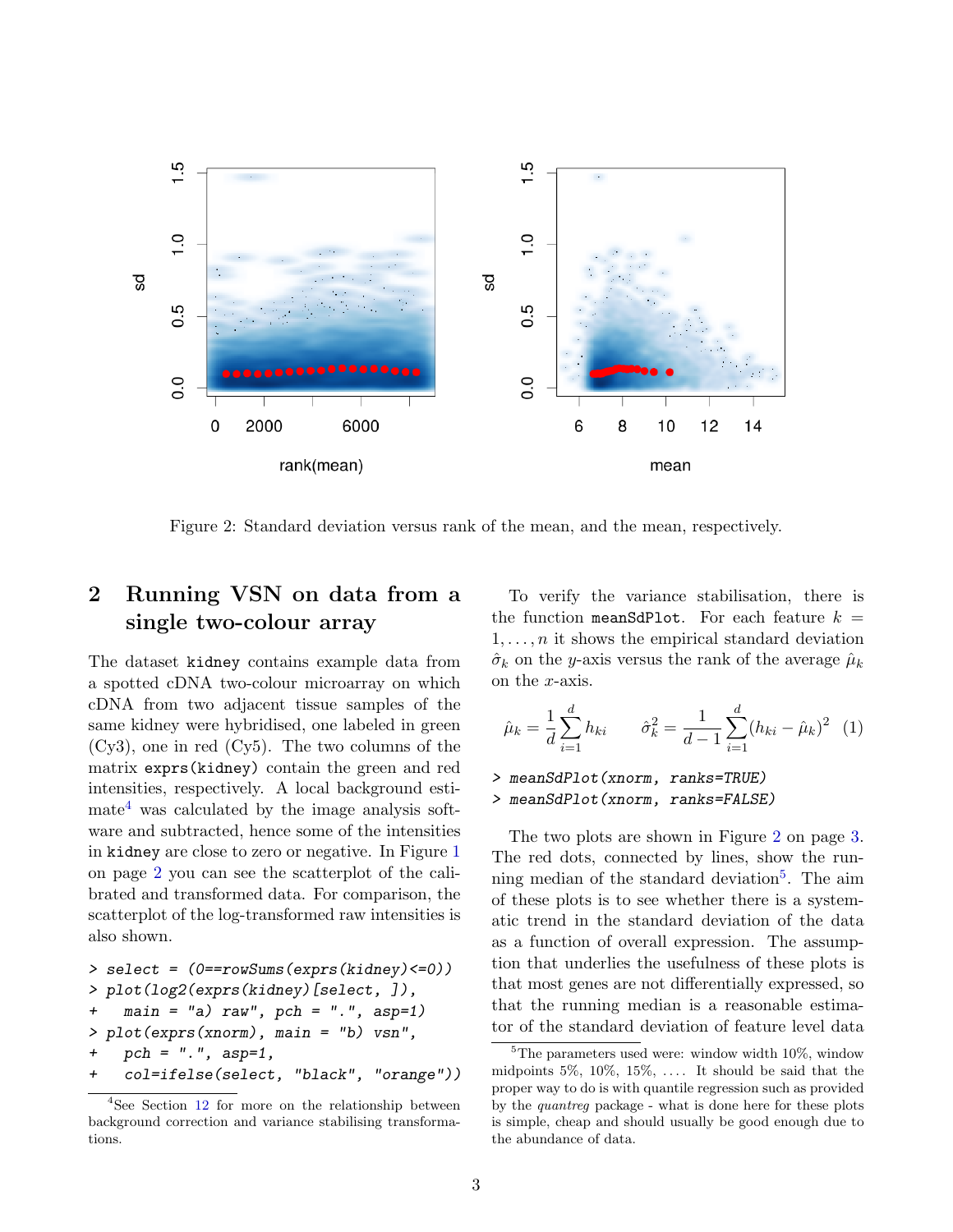<span id="page-3-3"></span>conditional on the mean. After variance stabilisation, this should be approximately a horizontal line. It may have some random fluctuations, but should not show an overall trend. If this is not the case, that usually indicates a data quality problem, or is a consequence of inadequate prior data preprocessing. The rank ordering distributes the data evenly along the x-axis. A plot in which the x-axis shows the average intensities themselves is obtained by calling the plot command with the argument ranks=FALSE; but this is less effective in assessing variance and hence is not the default.

The histogram of the generalized log-ratios is shown in Figure [3](#page-3-2) on page [4.](#page-3-2)

# <span id="page-3-0"></span>3 Running VSN on data from multiple arrays ("single colour normalisation")

The package includes example data from a series of 8 spotted cDNA arrays on which cDNA samples from different lymphoma were hybridised together with a reference cDNA [\[7\]](#page-17-1).

> data("lymphoma") > dim(lymphoma)

Features Samples 9216 16

The 16 columns of the lymphoma object contain the red and green intensities, respectively, from the 8 slides, as shown in Table [1.](#page-7-1) Thus, the CH1 intensities are in columns  $1, 3, \ldots, 15$ , the CH2 intensities in columns  $2, 4, \ldots, 16$ . We can call just vsn on all of them at once:

```
> lym = justvsn(lymphoma)
```

```
> meanSdPlot(lym)
```
Again, Figure [4](#page-4-1) on page [4](#page-4-1) helps to visually verify that the variance stabilisation worked. As above, we can obtain the generalised log-ratios for each slide by subtracting the common reference intensities from those for the 8 samples:

```
> iref = seq(1, 15, by=2)
> ismp = seq(2, 16, by=2)
> M= exprs(lym)[,ismp]-exprs(lym)[,iref]
> A=(exprs(lym)[,ismp]+exprs(lym)[,iref])/2
```
**Histogram of M**



<span id="page-3-2"></span>Figure 3: Histogram of generalised log-ratios M for the kidney example data.

```
> colnames(M) = lymphoma$sample[ismp]
> colnames(A) = colnames(M)
> j = "DLCL-0032"> smoothScatter(A[,j], M[,j], main=j,
+ xlab="A", ylab="M", pch=".")
> abline(h=0, col="red")
```
Figure [5](#page-4-2) on page 5 shows the resulting  $M-A$ -plot [\[6\]](#page-17-2) for one of the arrays.

# <span id="page-3-1"></span>4 Running VSN on Affymetrix genechip data

The package *affy* provides excellent functionality for reading and processing Affymetrix genechip data, and you are encouraged to refer to the documentation of the package affy for more information about data structures and methodology. The preprocessing of Affymetrix genechip data involves the following steps: (i) background correction, (ii) between-array normalization, (iii) transformation and (iv) summarisation. The VSN method addresses steps (i)–(iii). For the summarisation, I recommend to use the RMA method [\[10\]](#page-17-3), and a simple wrapper that provides all of these is provided through the method vsnrma.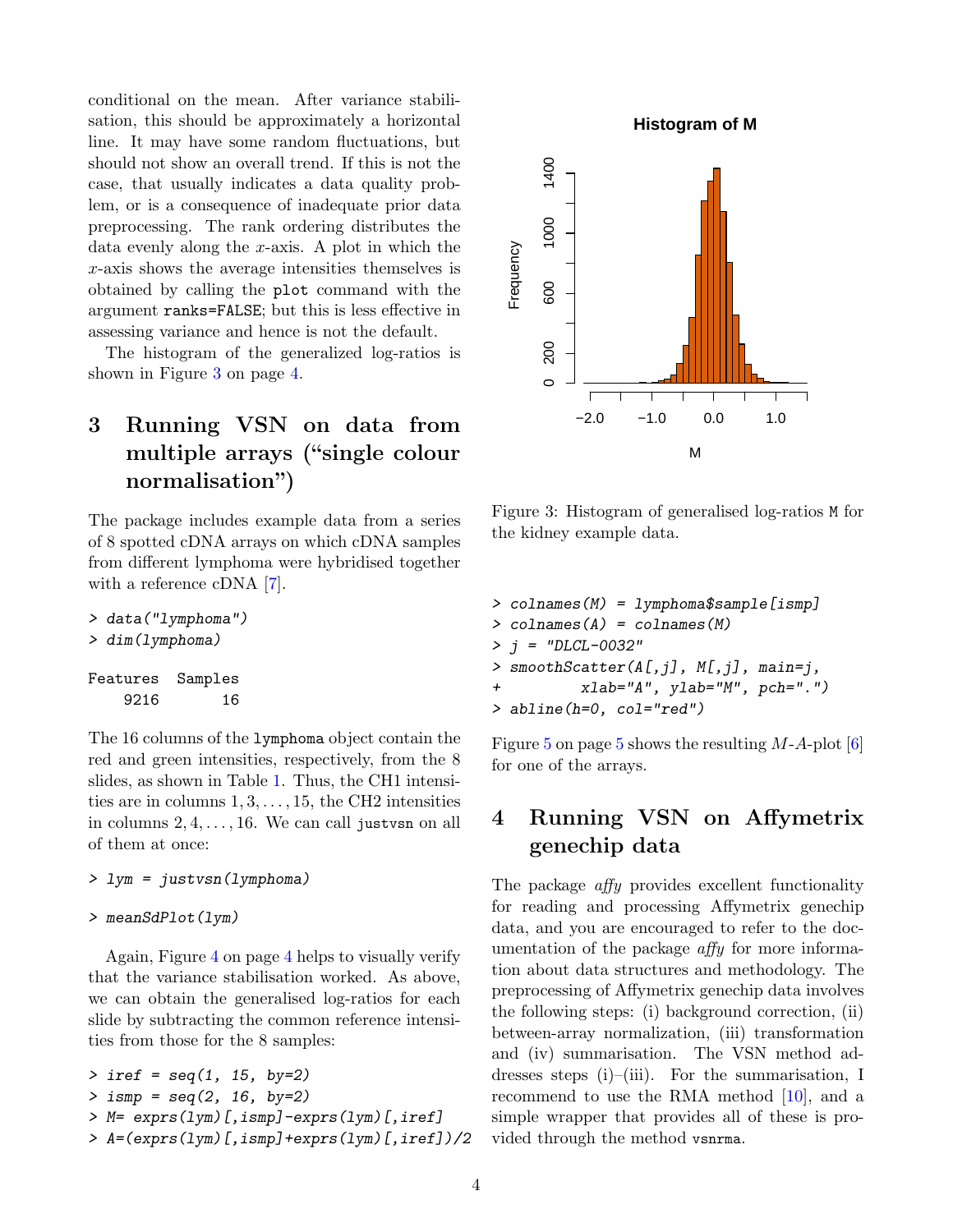**DLCL−0032**





<span id="page-4-1"></span>Figure 4: Standard deviation versus rank of the mean for the lymphoma example data

> require("affydata")

> data("Dilution")

> d\_vsn = vsnrma(Dilution)

For comparison, we also run rma.

> d\_rma = rma(Dilution)

The scatterplots produced by the code below are compared in Figure [6](#page-5-0) on page [6.](#page-5-0)

```
> par(pch="."')> ax = c(2, 16)> plot(exprs(d_vsn)[c(1,3)],main = "vsn: array 1 vs 3",
+ asp=1, xlim=ax, ylim=ax)
> plot(exprs(d_rma)[,c(1,3)],
   main = "rma: array 1 vs 3",
+ asp=1, xlim=ax, ylim=ax)
> plot(exprs(d_rma)[,1],
+ exprs(d_vsn)[,1],
+ xlab="rma", ylab="vsn",
+ asp=1, xlim=ax, ylim=ax,
+ main = "array 1")
> abline(a=0, b=1, col="#ff0000d0")
```
Both methods control the variance at low intensities, but we see that VSN does so more strongly.

<span id="page-4-2"></span>Figure 5: M-A-plot for slide DLCL-0032 from the lymphoma example data. A false-colour representation of the data point density is used, in addition the 100 data points in the least dense regions are plotted as dots.

See also Section [12](#page-14-0) for further discussion on the VSN shrinkage.

## <span id="page-4-0"></span>5 Running VSN on RGList objects

There is a just vsn method for *RGList* objects. Usually, you will produce an RGList from your own data using the read.maimages from the *limma* package. Here, for the sake of demonstration, we construct an RGList from lymphoma.

> require("limma") > wg = which(lymphoma\$dye=="Cy3")  $>$   $wr = which (1ymphona$ \$dye==" $Cv5"$ ) > lymRG = new("RGList", list(  $R=express(1ymphona)[, wr],$ + G=exprs(lymphoma)[, wg])) > lymNCS = justvsn(lymRG)

The just vsn method for *RGList* converts its argument into an NChannelSet, using a copy of the coercion method from Martin Morgan in the package convert. It then passes this on to the justvsn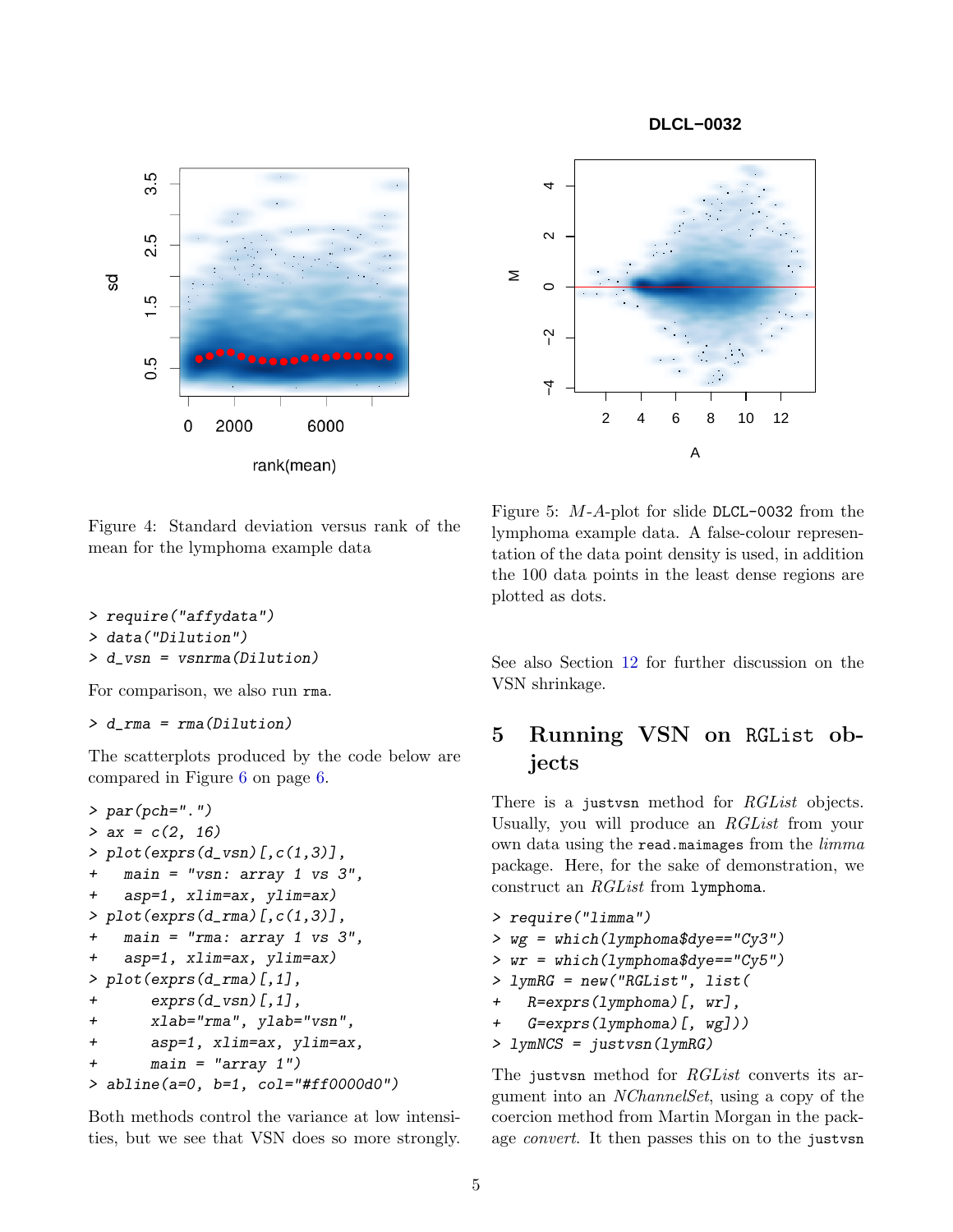

<span id="page-5-0"></span>Figure 6: Results of vsnrma and rma on the Dilution example data. Array 1 was hybridised with  $20\mu$ g RNA from liver, array 3 with  $10\mu$ g of the same RNA.

method for NChannelSet. The return value is an NChannelSet, shown in Table [2.](#page-7-2) Note that, due to the flexibility in the amount and quality of metadata that is in an RGList, and due to differences in the implementation of these classes, the transfer of the metadata into the NChannelSet may not always produce the expected results, and that some checking and often further dataset-specific postprocessing of the sample metadata and the array feature annotation is needed. For the current example, we construct the AnnotatedDataFrame object adf and assign it into the phenoData slot of lym-NCS.

```
> vmd = data.frame(
+ labelDescription=I(c("array ID",
+ "sample in G", "sample in R")),
+ channel=c("_ALL", "G", "R"),
+ row.names=c("arrayID", "sampG", "sampR"))
>arrayID = 1ymphoma$name[wr]> stopifnot(identical(arrayID,
+ lymphoma$name[wg]))
> ## remove sample number suffix
> sampleType = factor(sub("-.*", "",
+ lymphoma$sample))
> v = data-frame(+ arrayID = arrayID,
+ sampG = sampleType[wg],
+ sampR = sampleType[wr])
> v
```

```
arrayID sampG sampR
1 lc7b047 reference CLL
2 lc7b048 reference CLL
3 lc7b069 reference CLL
4 lc7b070 reference CLL
5 lc7b019 reference DLCL
6 lc7b056 reference DLCL
7 lc7b057 reference DLCL
8 lc7b058 reference DLCL
> adf = new("AnnotatedDataFrame",
+ data=v,
+ varMetadata=vmd)
```

```
> phenoData(lymNCS) = adf
```
Now let us combine the red and green values from each array into the glog-ratio M and use the linear modeling tools from *limma* to find differentially expressed genes (note that it is often suboptimal to only consider M, and that taking into account absolute intensities as well can improve analyses).

```
> 1ymM = (assayData(1)ymNCS)$R -
+ assayData(lymNCS)$G)
> design = model.matrix( ~ lymNCS$sampR)
> lf = lmFit(lymM, design[, 2, drop=FALSE])
> 1f = eBayes(1f)
```
Figure [7](#page-6-1) on page [7](#page-6-1) shows the resulting p-values and the expression profiles of the genes corresponding to the top 5 features.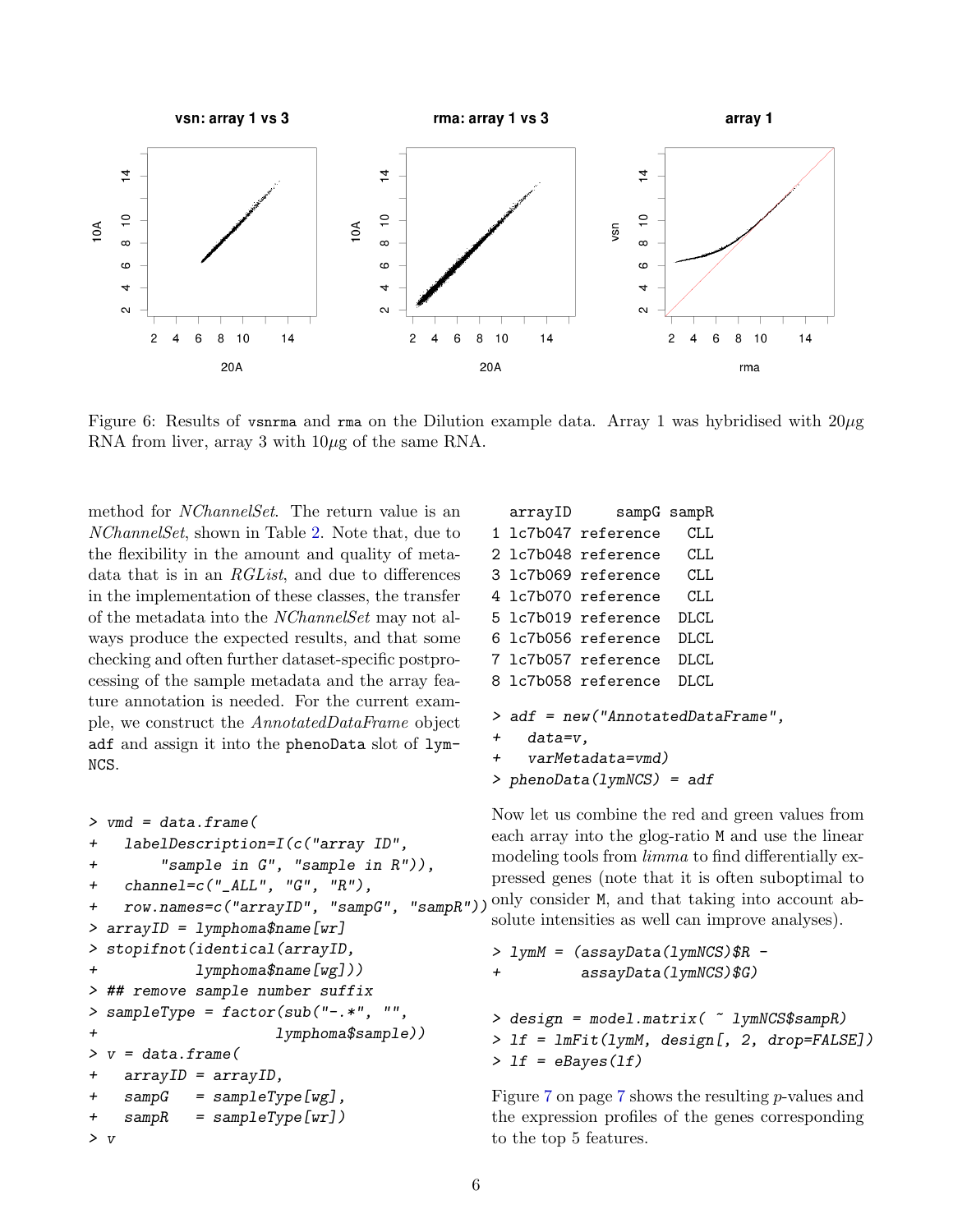**Histogram of lf\$p.value**



<span id="page-6-1"></span>Figure 7: Left: histogram of p-values from the moderated t-test between the and groups on the  $lymM$ values. Right:  $M$ -values for the 5 genes with the smallest  $p$ -values.

- $> par(mfrow=c(1,2))$ > hist(lf\$p.value, 100, col="orange") > pdat=t(lymM[order(lf\$p.value)[1:5],]) > matplot(pdat, + lty=1, type="b", lwd=2, + col=hsv(seq(0,1,length=5), 0.7, 0.8),
- + ylab="M", xlab="arrays")

#### <span id="page-6-0"></span>5.1 Background subtraction

Many image analysis programmes for microarrays provide local background estimates, which are typically calculated from the fluorescence signal outside, but next to the features. These are not always useful. Just as with any measurement, these local background estimates are also subject to random measurement error, and subtracting them from the foreground intensities will lead to increased random noise in the signal. On the other hand side, doing so may remove systematic artifactual drifts in the data, for example, a spatial gradient.

So what is the optimal analysis strategy, should you subtract local background estimates or not? The answer depends on the properties of your particular data. VSN itself estimates and subtracts an over-all background estimate (per array and colour, see Section [9\)](#page-10-0), so an additional local background correction is only useful if there actually is local variability across an array, for example, a spatial gradient.

Supposing that you have decided to subtract the local background estimates, how is it done? When called with the argument backgroundsub- $\texttt{tract=TRUE}^6, \text{ the justvsn method will subtract lo-}$  $\texttt{tract=TRUE}^6, \text{ the justvsn method will subtract lo-}$  $\texttt{tract=TRUE}^6, \text{ the justvsn method will subtract lo-}$ cal background estimates in the Rb and Gb slots of the incoming RGList. To demonstrate this, we construct an RGList object lymRGwbg.

```
> rndbg=function(x, off, fac)
+ array(off+fac*runif(prod(dim(x))),
+ \dim = \dim(x))
> lymRGwbg = lymRG
> lymRGwbg$Rb = rndbg(lymRG, 100, 30)
> lymRGwbg$Gb = rndbg(lymRG, 50, 20)
```
In practice, of course, these values will be read from the image quantitation file with a function such as read.maimages that produces the RGList object. We can call justvsn

```
> lymESwbg = justvsn(lymRGwbg[, 1:3],
+ backgroundsubtract=TRUE)
```
<span id="page-6-2"></span> $6$ Note that the default value for this parameter is FALSE.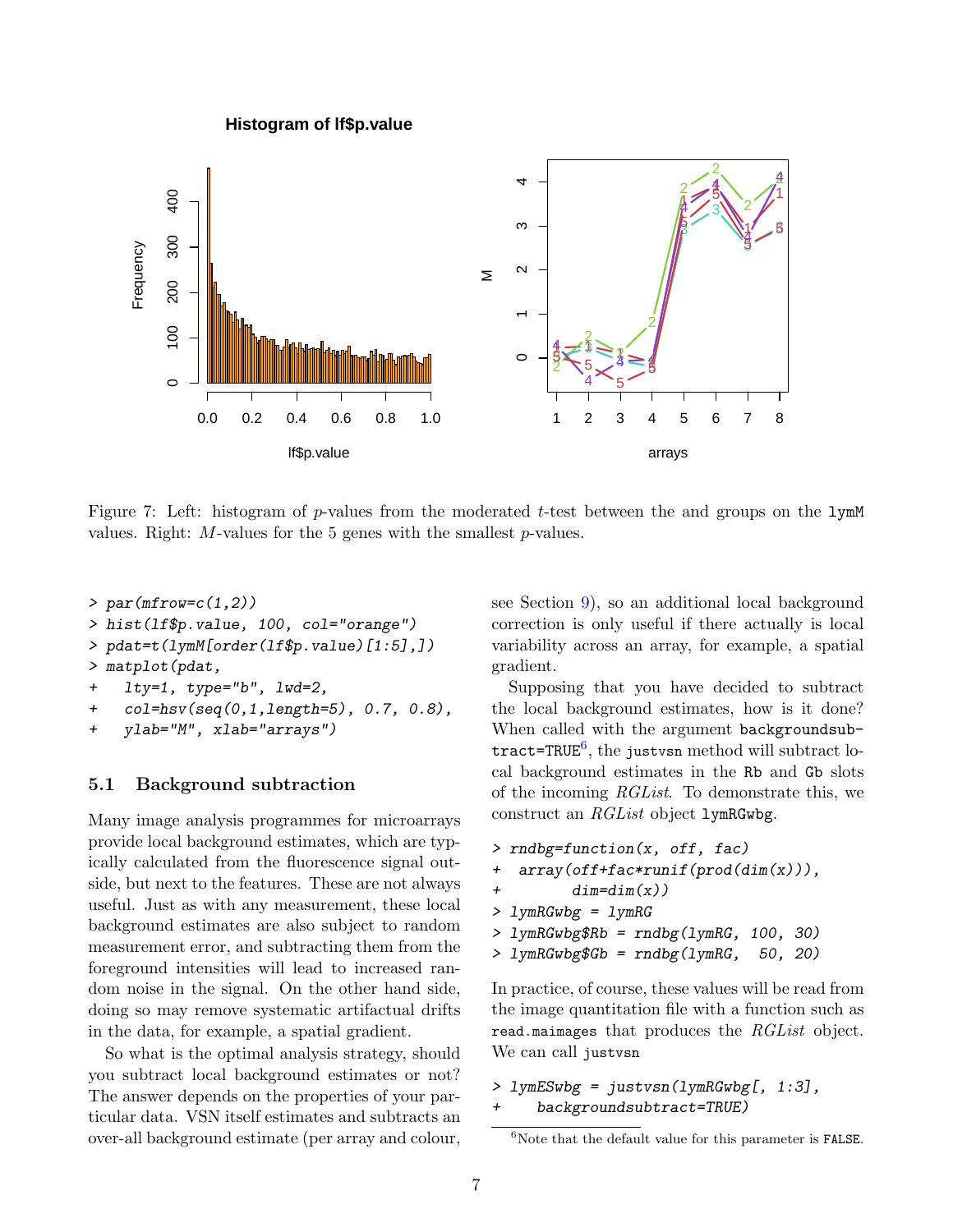```
> lymNCS
```
NChannelSet (storageMode: lockedEnvironment) assayData: 9216 features, 8 samples element names: G, R protocolData: none phenoData rowNames: 1 2 ... 8 (8 total) varLabels: arrayID sampG sampR varMetadata: labelDescription channel featureData: none experimentData: use 'experimentData(object)' Annotation:

<span id="page-7-2"></span>Table 2: The *NChannelSet* object **lymNCS**.

> pData(lymphoma)

```
name sample dye
lc7b047.reference lc7b047 reference Cy3
lc7b047.CLL-13 lc7b047 CLL-13 Cy5
lc7b048.reference lc7b048 reference Cy3
lc7b048.CLL-13 lc7b048 CLL-13 Cy5
lc7b069.reference lc7b069 reference Cy3
lc7b069.CLL-52 lc7b069 CLL-52 Cy5
lc7b070.reference lc7b070 reference Cy3
lc7b070.CLL-39 lc7b070 CLL-39 Cy5
lc7b019.reference lc7b019 reference Cy3
lc7b019.DLCL-0032 lc7b019 DLCL-0032 Cy5
lc7b056.reference lc7b056 reference Cy3
lc7b056.DLCL-0024 lc7b056 DLCL-0024 Cy5
lc7b057.reference lc7b057 reference Cy3
lc7b057.DLCL-0029 lc7b057 DLCL-0029 Cy5
lc7b058.reference lc7b058 reference Cy3
lc7b058.DLCL-0023 lc7b058 DLCL-0023 Cy5
```
<span id="page-7-1"></span>Table 1: The phenoData of the lymphoma dataset.

Here we only do this for the first 3 arrays to save compute time.

## <span id="page-7-0"></span>5.2 Print-tip groups

By default, VSN computes one normalisation transformation with a common set of parameters for all features of an array (separately for each colour if it is a multi-colour microarray), see Section [9.](#page-10-0) Sometimes, there is a need for stratification by further variables of the array manufacturing process, for example, print-tip groups (sectors) or microtitre plates. This can be done with the

strata parameter of vsn2.

The example data that comes with the package does not directly provide the information which print-tip each feature was spotted with, but we can easily reconstruct it:

```
> ngr = ngc = 4L
> nsr = nsc = 24L
> arrayGeometry = data.frame(
+ spotcol = rep(1:nsc,
+ times = nsr*ngr*ngc),
+ spotrow = rep(1:nsr,
+ each = nsc, times=ngr*ngc),
+ pin = rep(1:(ngr*ngc),+ each = nsr*nsc)
```
and call

```
> EconStr = justvsn(lymRG[,1],
       strata=arrayGeometry$pin)
```
To save CPU time, we only call this on the first array. We compare the result to calling justvsn without strata,

```
> EsenzaStr = justvsn(lymRG[,1])
```
A scatterplot comparing the transformed red intensities, using the two models, is shown in Figure [8](#page-8-2) on page [10.](#page-8-2)

```
> j = 1L> plot(assayData(EsenzaStr)$R[,j],
+ assayData(EconStr)$R[,j],
+ pch = ".", asp = 1,
+ col = hsv(seq(0, 1, length=ngr*ngc),
+ 0.8, 0.6)[arrayGeometry$pin],
```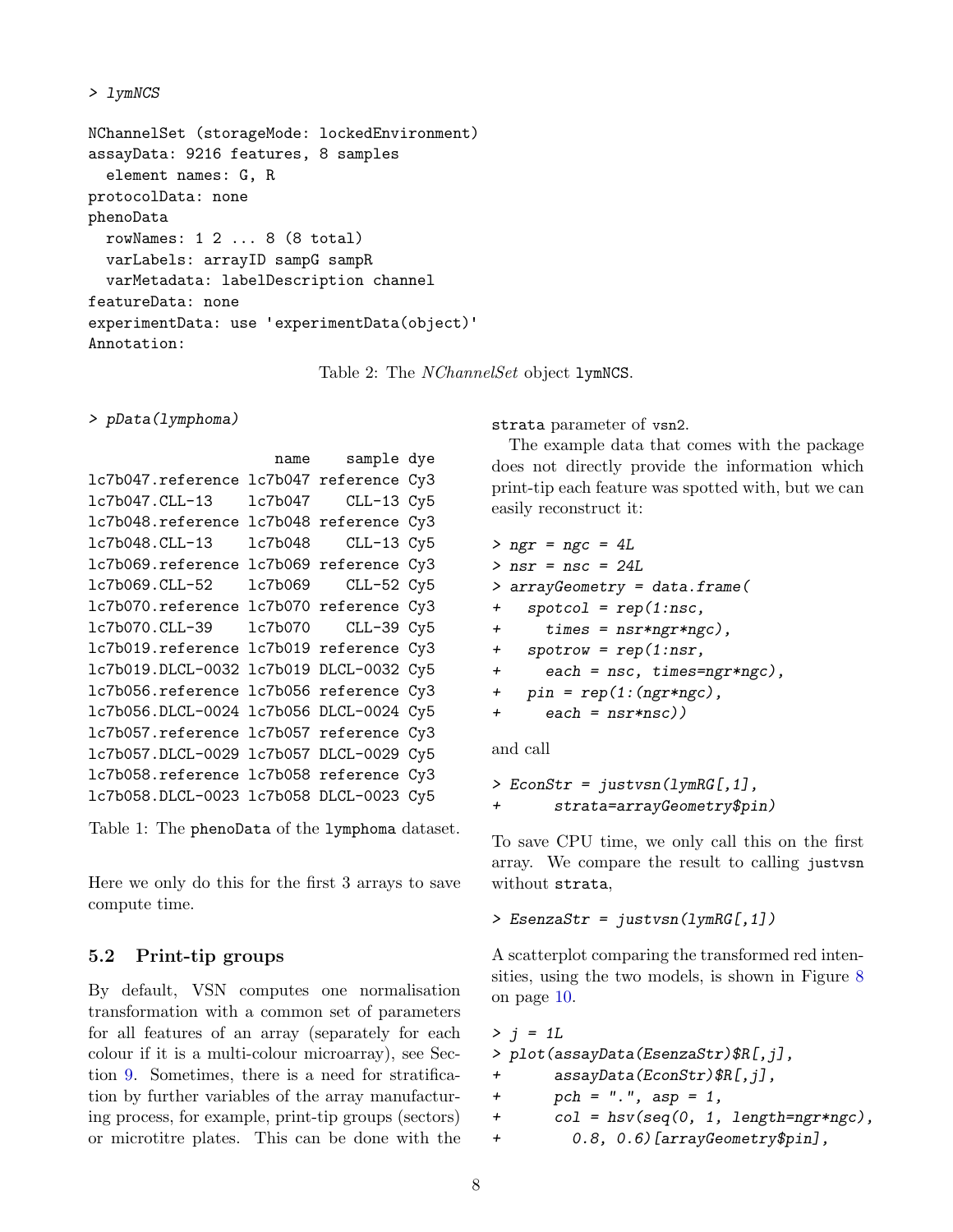lc7b047.CLL-13



<span id="page-8-2"></span>Figure 8: Scatterplot of normalised and transformed intensities for the red channel of array 1. Values on the x-axis correspond to normalisation without strata (EsenzaStr), values on the  $y$ -axis to normalisation with strata (EconStr). The different colours correspond to the 16 different strata.

```
+ xlab = "without strata",
+ ylab = "print-tip strata",
+ main = sampleNames(lymNCS)$R[j])
```
## <span id="page-8-0"></span>6 Missing values

The parameter estimation algorithm of VSN is able to deal with missing values in the input data. To demonstrate this, we generate an ExpressionSet lym2 in which about 10% of all intensities are randomly missing,

```
> lym2 = lymphoma
> nfeat = prod(dim(lym2))
> wh = sample(nfeat, nfeat/10)
> exprs(lym2)[wh] = NA
> table(is.na(exprs(lym2)))
FALSE TRUE
132711 14745
```
and call vsn2 on it.

> fit1 = vsn2(lymphoma, lts.quantile=1) > fit2 = vsn2(lym2, lts.quantile=1)

The resulting fitted parameters are not identical, but very similar, see Figure [9](#page-9-1) on page [9.](#page-9-1)

```
> par(mfrow=c(1,2))> for (j in 1:2)p1 = coef(fit1)[,j]+ p2 = coef(fit2)[, j]+ d = max(abs(p1-p2))+ stopifnot(d < c(0.05, 0.03)[j])
+ plot(p1, p2, pch = 16, asp = 1,
+ main = paste(letters[j],
+ ": max diff=", signif(d,2), sep = ""),
+ xlab = "no missing data",
+ ylab = "10% of data missing")
+ abline(a = 0, b = 1, col = "blue")+ }
```
Note that p1 and p2 would differ more if we used a different value than 1 for the lts.quantile argument in the above calls of vsn2. This is because the outlier removal algorithm of vsn2 will, for this dataset, identify different sets of features as outliers for fit1 and fit2 and consequently the optimisation result will be slightly different; this difference is arguably negligible compared to the noise level in the data.

# <span id="page-8-1"></span>7 Normalisation with 'spike-in' probes

Normally, VSN uses all features on the array to fit the calibration and transformation parameters, and the algorithm relies, to a certain extent, on the assumption that most of the features' target genes are not differentially expressed (see also Section [13.2\)](#page-16-0). If certain features are known to correspond to, or not to correspond to, differentially expressed targets, then we can help the algorithm by fitting the calibration and transformation parameters only to the subset of features for which the "not differentially expressed" assumption is most appropriate, and then applying the calibration and transformation to all features. For example, some experimental designs provide "spike-in" control spots for which we know that their targets' abundance is the same across all arrays (and/or colours).

For demonstration, let us assume that in the kidney data, features 100 to 200 are spike-in con-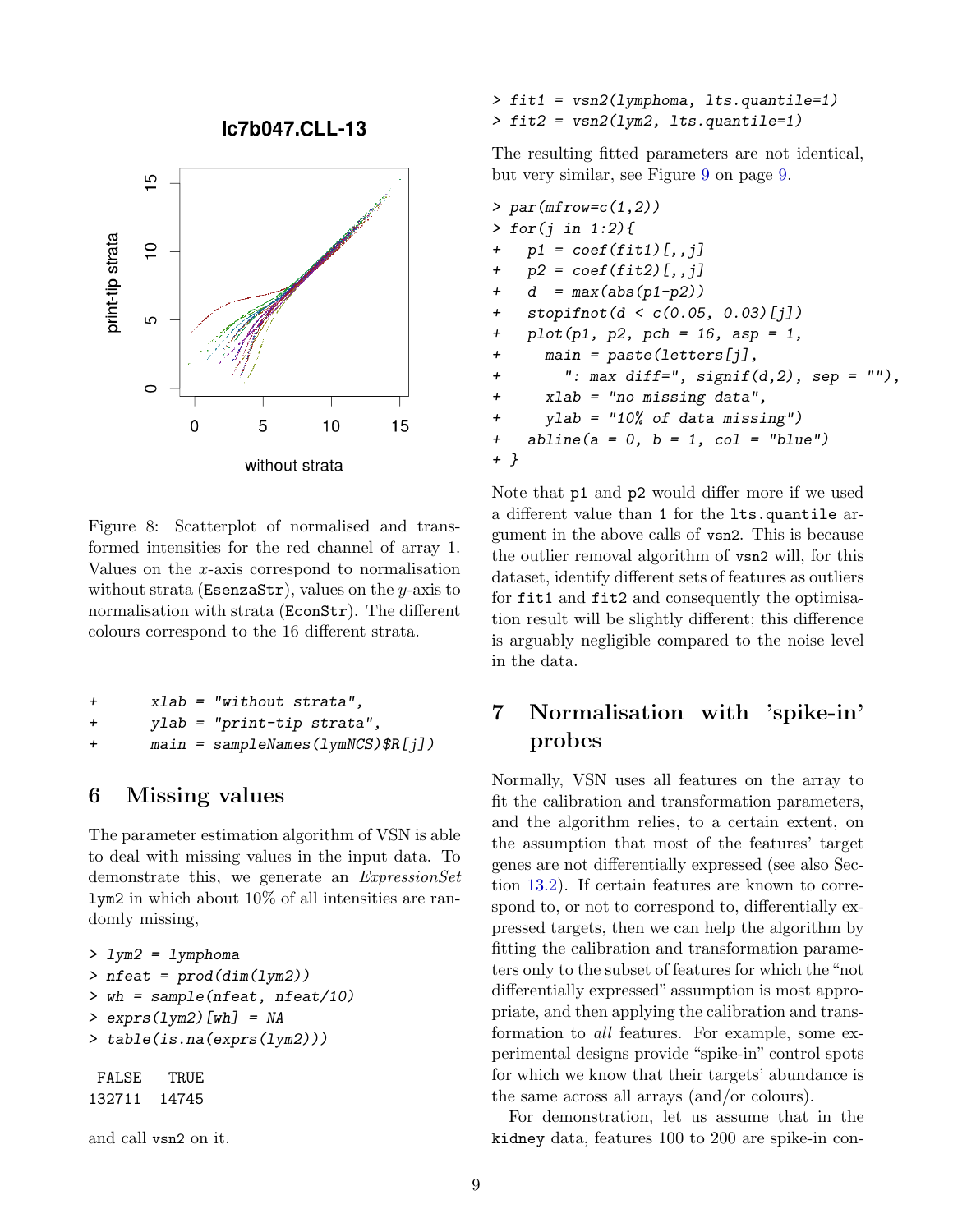<span id="page-9-2"></span>

<span id="page-9-1"></span>Figure 9: Scatterplots of fitted parameters, values on the x-axis correspond to normalisation without missing data (fit1), values on the y-axis to normalisation with  $\approx 10\%$  missing data (fit2).

trols. Then we can obtain a normalised dataset nkid as follows.

lts.quantile parameter. Please see Section [13.2](#page-16-0) and reference [\[3\]](#page-17-4) for details.

```
> spikeins = 100:200
> spfit = vsn2(kidney[spikeins,],
+ lts.quantile=1)
> nkid = predict(spfit, newdata=kidney)
```
Note that if we are sufficiently confident that the spikeins subset is really not differentially expressed, and also has no outliers for other, say technical, reasons, then we can set the robustness parameter lts.quantile to 1. This corresponds no robustness (least sum of squares regression), but makes most use of the data, and the resulting estimates will be more precise, which may be particularly important if the size of the spikeins set is relatively small.

Not that this explicit subsetting strategy is designed for features for which we have a priori knowledge that their normalised intensities should be unchanged. There is no need for you to devise data-driven rules such as using a first call to VSN to get a preliminary normalisation, identify the least changing features, and then call VSN again on that subset. This strategy is already built into the VSN algorithm and is controlled by its

## <span id="page-9-0"></span>8 Normalisation against an existing reference dataset

So far, we have considered the joint normalisation of a set of arrays to each other. What happens if, after analysing a set of arrays in this fashion, we obtain some additonal arrays? Do we re-run the whole normalisation again for the complete, new and bigger set of arrays? This may sometimes be impractical.

Suppose we have used a set of training arrays for setting up a classifier that is able to discriminate different biological states of the samples based on their mRNA profile. Now we get new test arrays to which we want to apply the classifier. Clearly, we do not want to re-run the normalisation for the whole, new and bigger dataset, as this would change the training data; neither can we normalise only the test arrays among themselves, without normalising them "towards" the reference training dataset. What we need is a normalisation procedure that normalises the new test arrays "towards"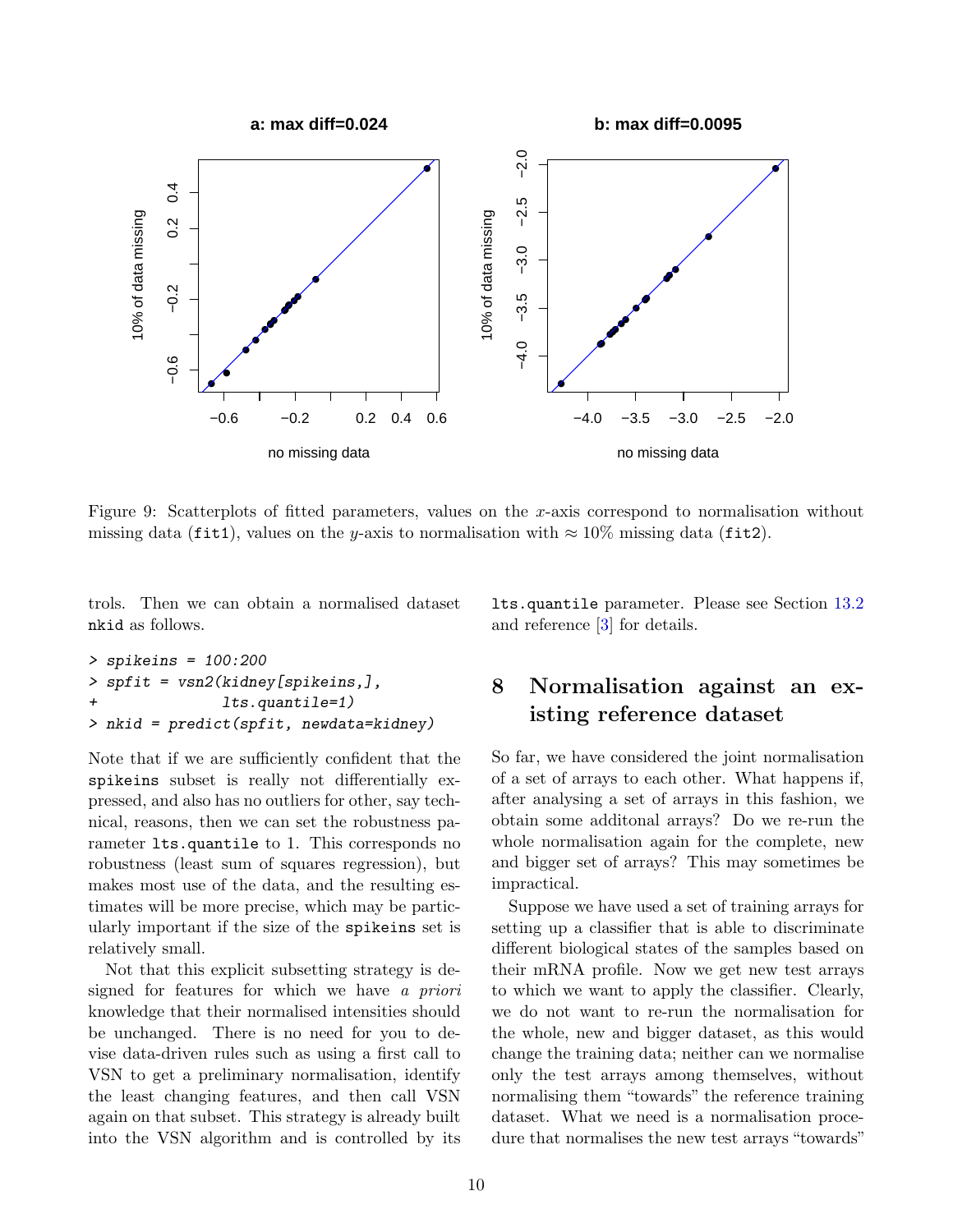<span id="page-10-5"></span>the existing reference dataset without changing the latter.

To simulate this situation with the available example data, pretend that the Cy5 channels of the lymphoma dataset can be treated as 8 single-colour arrays, and fit a model to the first 7.

> ref = vsn2(lymphoma[, ismp[1:7]])

Now we call vsn2 on the 8-th array, with the output from the previous call as the reference.

```
> f8 = vsn2(1ymphona[, ismp[8]],
+ reference = ref)
```
We can compare this to what we get if we fit the model to all 8 arrays,

```
> fall = vsn2(1ymphona[, ismp])
```

```
> coefficients(f8)[,1,]
```

```
[1] -0.396 -3.509
```

```
> coefficients(fall)[,8,]
```

```
[1] -0.323 -3.507
```
and compare the resulting values in the scatterplot shown in Figure [10](#page-10-1) on page [11:](#page-10-1) they are very similar.

```
> plot(exprs(f8), exprs(fall)[,8],
+ pch=".", asp=1)
> abline(a=0, b=1, col="red")
```
More details on this can be found in the vignettes Verifying and assessing the performance with simulated data and Likelihood Calculations for vsn that come with this package.

## <span id="page-10-0"></span>9 The calibration parameters

If  $y_{ki}$  is the matrix of uncalibrated data, with k indexing the rows and  $i$  the columns, then the calibrated data  $y'_{ki}$  is obtained through scaling by  $\lambda_{si}$ and shifting by  $\alpha_{si}$ :

<span id="page-10-2"></span>
$$
y'_{ki} = \lambda_{si} y_{ki} + \alpha_{si} \tag{2}
$$

where  $s \equiv s(k)$  is the so-called *stratum* for feature  $k$ . In the simplest case, there is only one stratum, i. e. the index s is always equal to 1, or may be omitted altogether. This amounts to assuming that



<span id="page-10-1"></span>Figure 10: Scatterplot of normalised intensities after normalisation by reference  $(x\text{-axis}, \texttt{f8})$  and joint normalisation  $(y\text{-axis}, \text{fall})$ . There is good agreement.

the data of all features on an array were subject to the same systematic effects, such that an arraywide calibration is sufficient.

A model with multiple strata per array may be useful for spotted arrays. For these, stratification may be according to print-tip [\[6\]](#page-17-2) or PCRplate [\[2\]](#page-17-5). For oligonucleotide arrays, it may be useful to stratify the features by physico-chemical properties, e. g. to assume that features of different sequence composition attract systematically different levels of unspecific background signal.

The transformation to a scale where the variance of the data is approximately independent of the mean is

<span id="page-10-3"></span>
$$
h_{ki} = \operatorname{arsinh}(\lambda_0 y'_{ki} + \alpha_0)
$$
\n
$$
= \log \left( \lambda_0 y'_{ki} + \alpha_0 + \sqrt{(\lambda_0 y'_{ki} + \alpha_0)^2 + 1} \right),
$$
\n(3)

with two parameters  $\lambda_0$  and  $\alpha_0$ . Equations [\(2\)](#page-10-2) and [\(3\)](#page-10-3) can be combined, so that the whole transformation is given by

<span id="page-10-4"></span>
$$
h_{ki} = \operatorname{arsinh}\left(e^{b_{si}} \cdot y_{ki} + a_{si}\right). \tag{4}
$$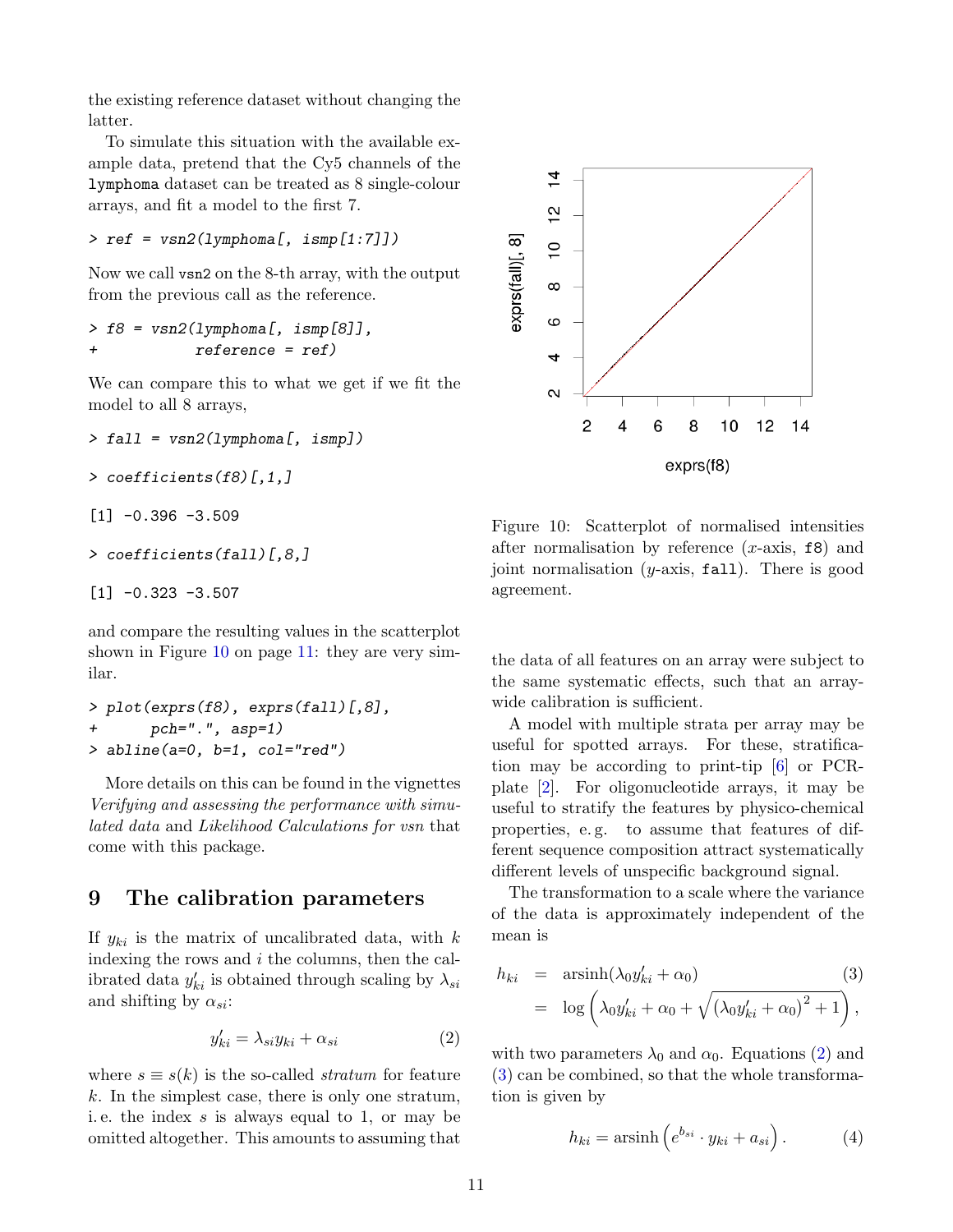<span id="page-11-4"></span>Here,  $a_{si} = \alpha_{si} + \lambda_0 \alpha_{si}$  and  $b_{si} = \log(\lambda_0 \lambda_{si})$  are the combined calibation and transformation parameters for features from stratum s and sample i. Using the parameter  $b_{si}$  as defined here rather than  $e^{b_{si}}$  appears to make the numerical optimisation more reliable (less ill-conditioned).

We can access the calibration and transformation parameters through

 $\ge$  coef(fit)[1,]  $[,1]$   $[,2]$  $[1,] -0.550 -5.84$  $[2,] -0.535 -5.86$ 

For a dataset with  $d$  samples and  $s$  strata, coef(fit) is a numeric array with dimensions  $(s, d, 2)$ . For the example data that was used in Section [1](#page-0-0) to generate fit,  $d = 2$  and  $s = 1$ .  $\csc(fit)[s, i, 1]$ , the first line in the results of the above code chunk, is what was called  $a_{si}$ in Eqn.  $(4)$ , and coef(fit)[s, i, 2], the second line, is  $b_{si}$ .

#### <span id="page-11-0"></span>9.1 The calibration parameters and the additive-multiplicative error model

VSN is based on the additive-multiplicative error model [\[4,](#page-17-6) [5\]](#page-17-7), which predicts a quadratic variancemean relationship of the form [\[1\]](#page-17-8)

$$
v(u) = (c_1u + c_2)^2 + c_3.
$$
 (5)

This is a general parameterization of a parabola with three parameters  $c_1$ ,  $c_2$  and  $c_3$ . Here, u is the expectation value (mean) of the signal, and  $v$  the variance.  $c_1$  is also called the coefficient of variation, since for large  $u, \sqrt{v}/u \approx c_1$ . The minimum of  $v$  is  $c_3$ , this is the variance of the additive noise component. It is attained at  $u = -c_2/c_3$ , and this is the expectation value of the additive noise component, which ideally were zero  $(c_2 = 0)$ , but in many applications is different from zero. Only the behaviour of  $v(u)$  for  $u \geq -c_2/c_3$  is typically relevant.

The parameters  $a$  and  $b$  from Equation  $(4)^7$  $(4)^7$  $(4)^7$  and the parameters of the additive-multiplicative error model are related by [\[1\]](#page-17-8)

<span id="page-11-3"></span>
$$
a = \frac{c_2}{\sqrt{c_3}}
$$

$$
e^b = \frac{c_1}{\sqrt{c_3}} \tag{6}
$$

This relationship is not 1:1, and it has a divergence at  $c_3 \to 0$ ; both of these observations have practical consequences, as explained in the following.

1. The fact that Equations [\(6\)](#page-11-3) do not constitute a 1:1 relationship means that multiple parameter sets of the additive-multiplicative error model can lead to the same transformation. This can be resolved, for example, if the coefficient of variation  $c_1$  is obtained by some other means than the vsn2 function. For example, it can be estimated from the standard deviation of the VSN-transformed data, which is, in the approximation of the delta method, the same as the coefficient of variation  $[1, 3]$  $[1, 3]$  $[1, 3]$ . Then,

$$
c_3 = c_1^2 e^{-2b}
$$
  
\n
$$
c_2 = c_1 a e^{-b}.
$$
 (7)

2. The divergence for  $c_3 \rightarrow 0$  can be a more serious problem. In some datasets,  $c_3$  is in fact very small. This is the case if the size of the additive noise is negligible compared to the multiplicative noise throughout the dynamic range of the data, even for the smallest intensities. In other words, the additivemultiplicative error model is overparameterized, and a simpler multiplicative-only model would be good enough. VSN is designed to still produce reasonable results in these cases, in the sense that the transformation stabilizes the variance (it turns essentially into the usual logarithm transformation), but the resulting fit coefficients can be unstable.

The assessment of the precision of the estimated values of  $a$  and  $b$  (e.g. by resampling, or by using replicate data) is therefore usually not very relevant; what is relevant is an assessment of the precision of the estimated transformation, i. e. how much do the transformed values vary [\[3\]](#page-17-4).

#### <span id="page-11-1"></span>9.2 More on calibration

Now suppose the kidney example data were not that well measured, and the red channel had a baseline that was shifted by 500 and a scale that differed by a factor of 0.25:

<span id="page-11-2"></span><sup>&</sup>lt;sup>7</sup>I drop the indices s, k and i, since for the purpose of this section, they are passive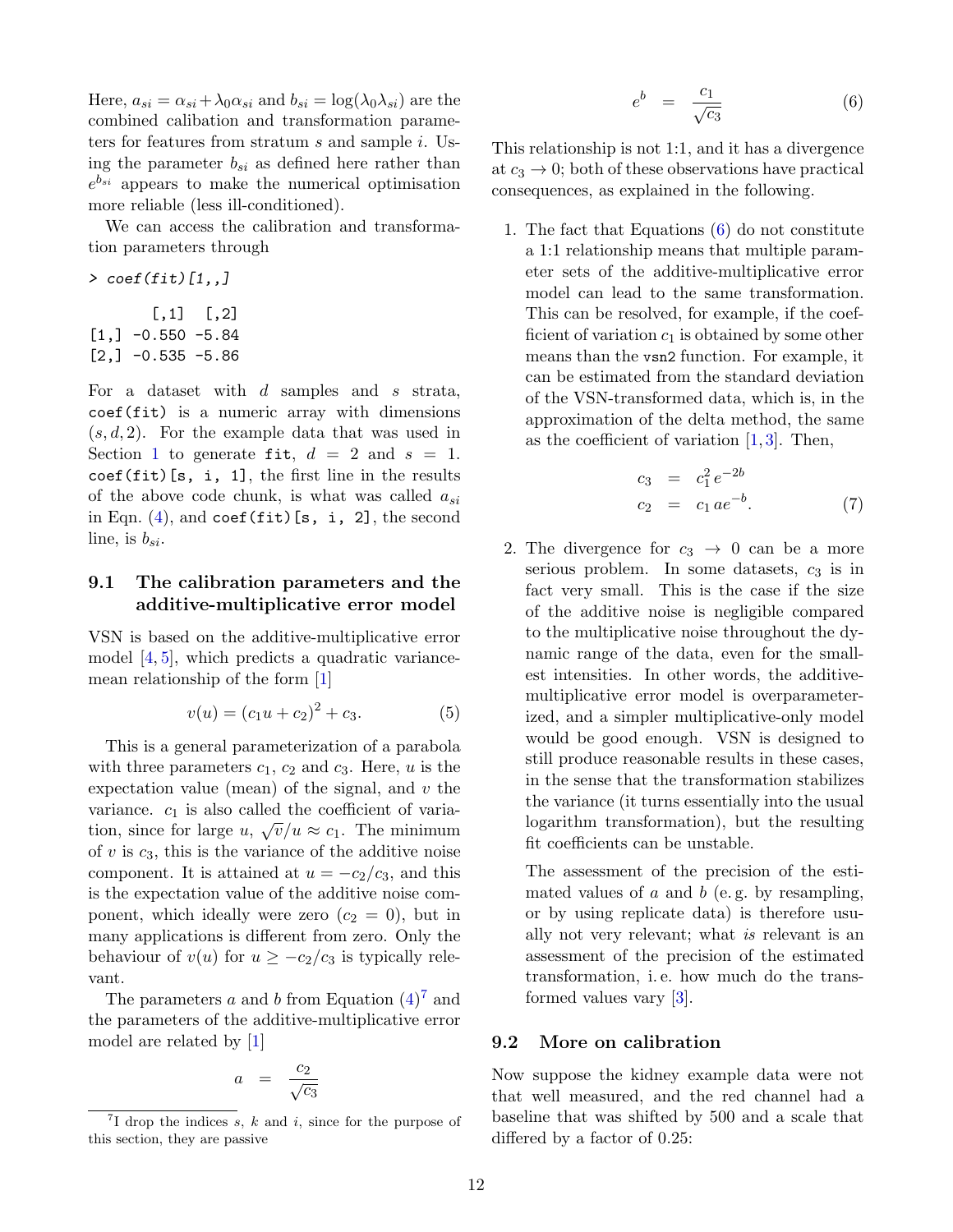<span id="page-12-3"></span>

<span id="page-12-2"></span>Figure 11: Scatterplots for badly biased data. Left hand side: raw data on log-log scale, right hand side: after calibration and transformation with vsn.

```
> bkid = kidney
> exprs(bkid)[,1]=0.25*(500+exprs(bkid)[,1])
used in conjunction with quantile normalisation.
```
We can again call vsn2 on these data

```
> bfit = vsn2(bkid)> plot(exprs(bkid), main="raw",
+ pch=".", log="xy")
> plot(exprs(bfit), main="vsn",
      pch="."')> coef(bfit)[1,,]
```
Notice the change in the parameter  $b$  of the red channel: it is now larger by about  $log(4) \approx 1.4$ , and the shift parameter a has also been adjusted. The result is shown in Figure [11](#page-12-2) on page [13.](#page-12-2)

## <span id="page-12-0"></span>10 Variance stabilisation without calibration

It is possible to force  $\lambda_{si} = 1$  and  $\alpha_{si} = 0$  for all s and i in Equation  $(2)$  by setting vsn2's parameter calib to "none". Hence, only the global variance stabilisation transformation [\(3\)](#page-10-3) will be applied, but no column- or row-specific calibration.

> lym\_q = normalizeQuantiles(exprs(lymphoma)) > lym\_qvsn = vsn2(lym\_q, calib="none") > plot(exprs(lym\_qvsn)[, 1:2], pch=".",  $main="lym_qvsn")$  $> plot(exprs(1ym)[,1], exprs(1ym_qvsn)[, 1],$  $main="lym_qvsn$  vs  $lym"$ ,  $pch="."$ + ylab="lym\_qvsn[,1]", xlab="lym[,1]")

Here, I show an example where this feature is

The result is shown in Figure [12](#page-13-0) on page [14.](#page-13-0)

## <span id="page-12-1"></span>11 Assessing the performance of VSN

VSN is a parameter estimation algorithm that fits the parameters for a certain model. In order to see how good the estimator is, we can look at bias, variance, sample size dependence, robustness against model misspecificaton and outliers. This is done in the vignette Verifying and assessing the performance with simulated data that comes with this package.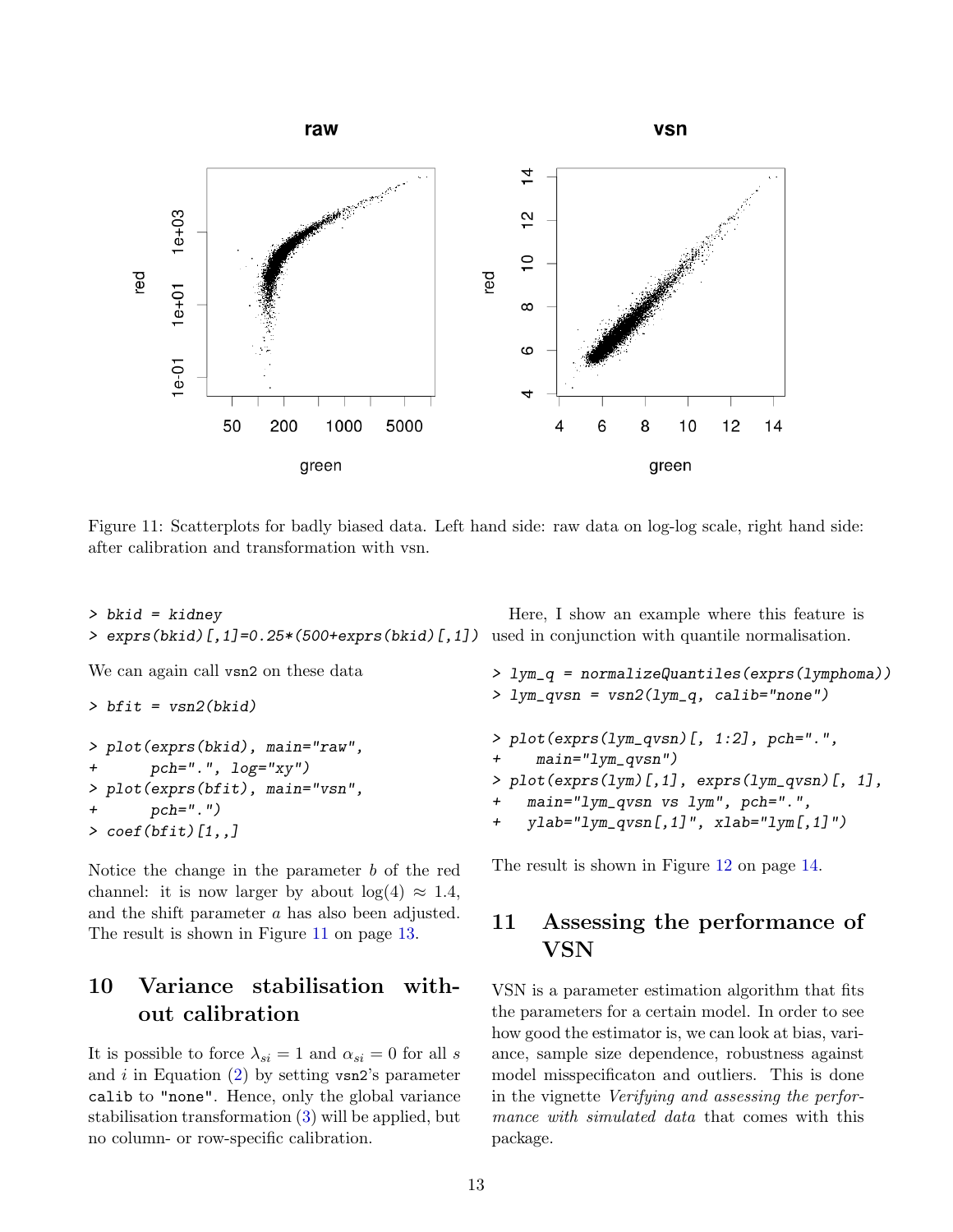<span id="page-13-1"></span>

<span id="page-13-0"></span>Figure 12: The left panel shows the scatterplot between the red and green intensities of the array of the lymphoma dataset after quantile normalisation followed by VSN variance stabilisation without calibration. The right panel compares the values from that method, for CH1 of the first array, to that of VSN variance stabilisation with affine calibration (lym was computed in Section [3\)](#page-3-0).

Practically, the more interesting question is how different microarray calibration and data transformation methods compare to each other. Two such comparisons were made in reference [\[1\]](#page-17-8), one with a set of two-colour cDNA arrays, one with an Affymetrix genechip dataset. Fold-change estimates from VSN led to higher sensitivity and specificity in identifying differentially expressed genes than a number of other methods.

A much more sophisticated and widerscoped approach was taken by the Affycomp benchmark study, presented at http://affycomp.biostat.jhsph.edu. It uses two benchmark datasets: a Spike-In dataset, in which a small number of cDNAs was spiked in at known concentrations and over a wide range of concentrations on top of a complex RNA background sample; and a Dilution dataset, in which RNA samples from heart and brain were combined in a number of dilutions and proportions. The design of the benchmark study, which has been open for anyone to submit their method, was described in reference [\[8\]](#page-17-9). A discussion of its results was given in reference [\[9\]](#page-17-10). One of the results that emerged was that VSN compares well with the background correction and quantile normalization method of RMA; both methods place a high emphasis on precision of the expression estimate, at the price of a certain bias (see also Section [12\)](#page-14-0). Another result was that reporter-sequence specific effects (e. g. the effect of GC content) play a large role in these data and that substantial improvements can be achieved when they are taken into account (something which VSN does not do).

Of course, the two datasets that were used in Affycomp were somewhat artificial: they had fewer differentially expressed genes and were probably of higher quality than in most real-life applications. And, naturally, in the meanwhile the existence of this benchmark has led to the development of new processing methods where a certain amount of overfitting may have occured.

I would also like to note the interaction between normalization/preprocessing and data quality. For data of high quality, one can argue that any decent preprocessing method should produce more or less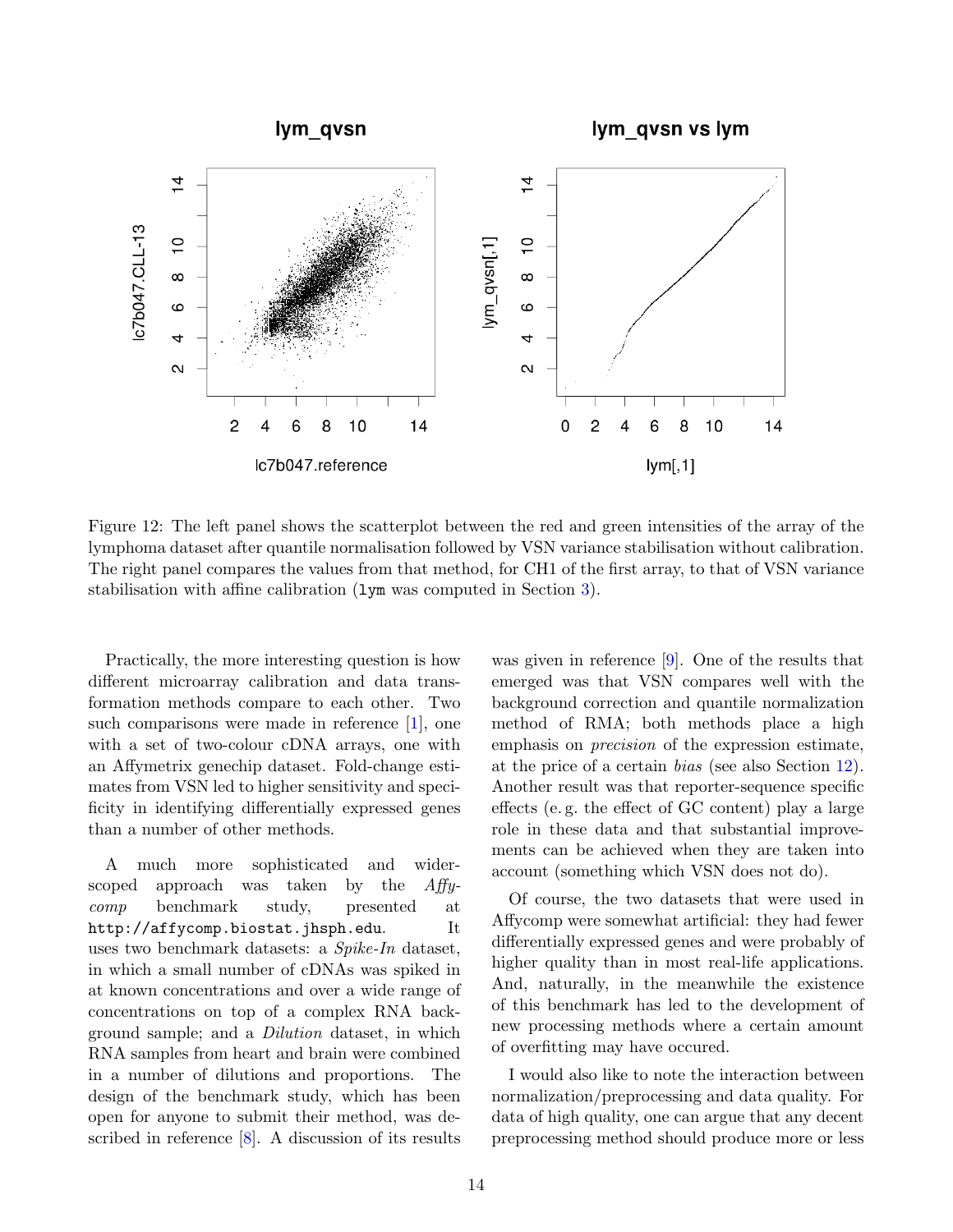<span id="page-14-3"></span>the same results; differences arise when the data are problematic, and when more or less successful measures may be taken by preprocessing methods to correct these problems.

# <span id="page-14-0"></span>12 VSN, shrinkage and background correction

Generalised log-ratios can be viewed as a shrinkage estimator: for low intensities either in the numerator and denominator, they are smaller in absolute value than the standard log-ratios, whereas for large intensities, they become equal. Their advantage is that they do not suffer from the variance divergence of the standard log-ratios at small intensities: they remain well-defined and have limited variance when the data come close to zero or even become negative.

An illustration is shown in Figure [13](#page-14-2) on page [15.](#page-14-2) Data were generated from the additivemultiplicative error model [\[3–](#page-17-4)[5\]](#page-17-7). The horizontal line corresponds to the true  $log_2$ -ratio 1 (corresponding to a factor of 2). For intensities  $x_2$  that are larger than about ten times the additive noise level  $\sigma_a$ , generalised log-ratio h and standard logratio  $q$  coincide. For smaller intensities, we can see a variance-bias trade-off : q has almost no bias, but a huge variance, thus an estimate of the fold change based on a limited set of data can be arbitrarily off. In contrast,  $h$  keeps a constant variance – at the price of systematically underestimating the true fold change. This is the main argument for using a variance stabilising transformation.

Note that there is also some bias in the behaviour of q for small  $x_2$ , particularly at  $x_2 = 0.5$ . This results from the occurence of negative values in the data, which are discarded from the sampling when the (log-)ratio is computed.

Please consult the references for more on the mathematical background [\[1–](#page-17-8)[3\]](#page-17-4).

It is possible to give a Bayesian interpretation: our prior assumption is the conservative one of no differential expression. Evidence from a feature with high overall intensity is taken strongly, and the posterior results in an estimate close to the empirical intensity ratio. Evidence from features with low intensity is downweighted, and the posterior is still strongly influenced by the prior.



<span id="page-14-2"></span>Figure 13: The shrinkage property of the generalised log-ratio. Blue diamonds and error bars correspond to mean and standard deviation of the generalised log-ratio h, as obtained from VSN, and black dots and error bars to the standard log-ratio  $q$  (both base 2).

## <span id="page-14-1"></span>13 Quality assessment

Quality problems can often be associated with physical parameters of the manufacturing or experimental process. Let us look a bit closer at the lymphoma data. Recall that M is the 9216 times 8 matrix of generalized log-ratios and A a matrix of the same size with the average  $g\log_2$ -transformed intensities. The dataframe arrayGeometry (from Section [5.2\)](#page-7-0) contains, for each array feature, the identifier of the print-tip by which it was spotted and the row and column within the print-tip sector. Figure [15](#page-15-1) on page [16](#page-15-1) shows the boxplots of A values of array CLL-13 stratified by row.

```
> colours = hsv(seq(0,1,length=nsr),0.6,1)
 j = "CLL-13"> boxplot(A[, j] ~ arrayGeometry$spotrow,
+ col=colours, main=j,
+ ylab="A", xlab="spotrow")
```
You may want to explore similar boxplots for other stratifying factors such as column within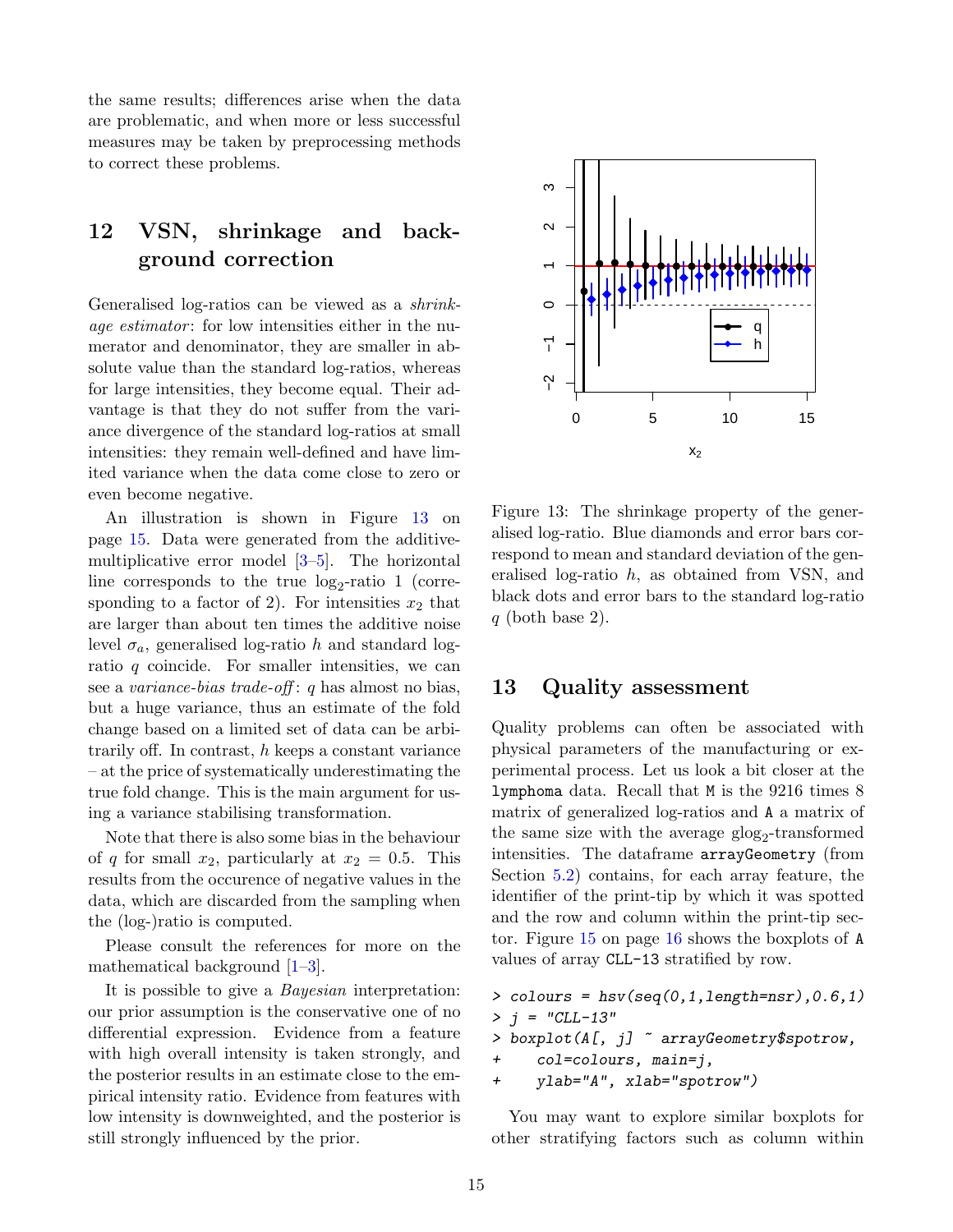

<span id="page-15-2"></span>

<span id="page-15-1"></span>Figure 15: Boxplot of A values of array CLL-13 stratified by within-sector row. The features in rows 22 and 23 are all very dim.

print-tip sector or print-tip sector and look at these plots for the other arrays as well.

In Figure [15](#page-15-1) on page [16,](#page-15-1) we see that the features in rows 22 and 23 are all very dim. If we now look at these data in the M-A-plot (Figure [16](#page-19-0) on page [20\)](#page-19-0), we see that these features not only have low A-values, but fall systematically away from the  $M = 0$  line.

```
> plot(A[,j], M[,j], pch=16, cex=0.3,+ col=ifelse(arrayGeometry$spotrow%in%(22:23) strongly confounded with A, and that biases that
+ "orange", "black"))
> abline(h=0, col="blue")
```
Hence, in a naive analysis the data from these features would be interpreted as contributing evidence for differential expression, while they are more likely just the result of a quality problem. So what can we do? There are some options:

- 1. Flag the data of the affected features as unreliable and set them aside from the subsequent analysis.
- 2. Use a more complex, stratified normalisation method that takes into account the different row behaviours, for example, VSN with strata (see Section [5.2\)](#page-7-0).

3. It has also been proposed to address this type of problem by using a non-linear regression on the A-values, for example the loess normalization of reference [\[11\]](#page-17-11) that simply squeezes the M-A-plot to force the centre of the distribution of  $M$  to lie at 0 along the whole  $A$ -range.

An advantage of option 3 is that it works without knowing the real underlying stratifying factor. However, it assumes that the stratifying factor is it causes can be removed through a regression on A.

In the current example, if we believe that the real underlying stratifying factor is indeed row within sector, this assumption means that (i) few of the data points from rows 22 and 23 have high Avalues, and that (ii) almost all data points with very low  $A$  values are from these rows; while (i) appears tenable, (ii) is definitely not the case.

#### <span id="page-15-0"></span>13.1 Stratifying factors such as printtip, PCR plate, reporter-sequence

By default, the VSN method assumes that the measured signal  $y_{ik}$  increases, to sufficient approximation, proportionally to the mRNA abundance  $c_{ik}$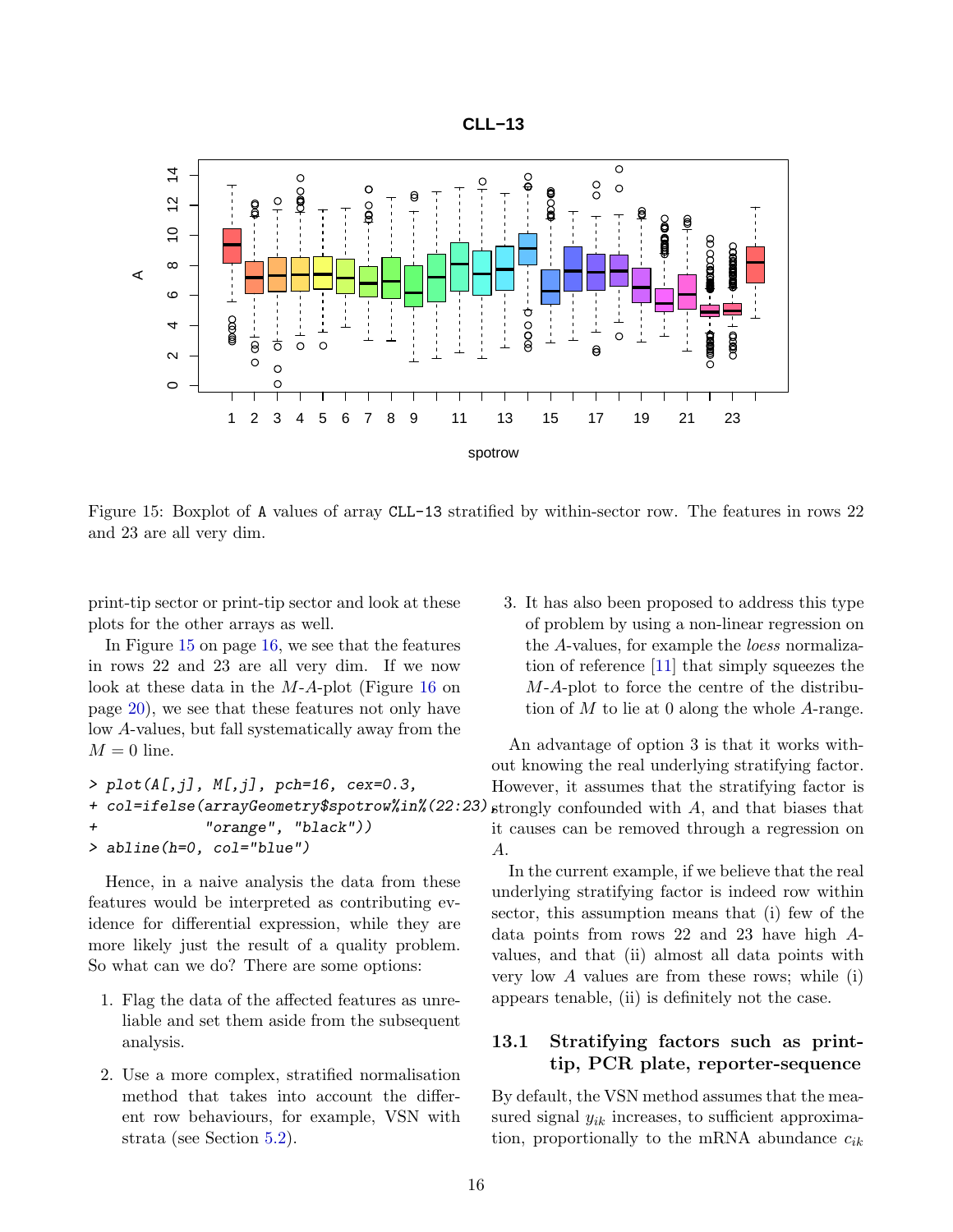<span id="page-16-4"></span>

Figure 14: Graphs of the functions  $y = \log_2(x)$ ,  $y = \text{glog}_2(x, c) = \text{log}_2(x + \sqrt{x^2 + c^2}) - 1$ , and  $y =$  $log_2(x + x_{\text{off}})$ , where  $c = 50$  and  $x_{\text{off}} = 50$ .

of gene k on the *i*-th array, or on the *i*-th colour channel:

<span id="page-16-2"></span>
$$
y_{ik} \approx \alpha_i + \lambda_i \lambda_k c_{ik}.\tag{8}
$$

For a series of d single-colour arrays,  $i = 1, \ldots, d$ , and the different factors  $\lambda_i$  reflect the different initial amounts of sample mRNA or different overall reverse transcription, hybridisation and detection efficiencies. The feature affinity  $\lambda_k$  contains factors that affect all measurements with feature k in the same manner, such as sequence-specific labelling efficiency. The  $\lambda_k$  are assumed to be the same across all arrays. There can be a non-zero overall offset  $\alpha_i$ . For a two-colour cDNA array,  $i = 1, 2$ , and the  $\lambda_i$  take into account the different overall efficiencies of the two dyes<sup>[8](#page-16-1)</sup>.

Equation [8](#page-16-2) can be generalised to

<span id="page-16-3"></span>
$$
y_{ik} \approx \alpha_{is} + \lambda_{is} \lambda_k c_{ik}.\tag{9}
$$

that is, the background term  $\alpha_{is}$  and the gain factor  $\lambda_{is}$  can be different for different groups s of features on an array. The VSN methods allows for this option by using the strata argument of the function vsn2. We have seen an example above where this could be useful. For Affymetrix genechips, one can find systematic dependences of the affinities  $\lambda_{is}$  and the background terms  $\alpha_{is}$  on the reporter sequence, however, the optimal stratification of reporters based on their sequence is an active area of research.

Nevertheless, there are situations in which either assumption  $(8)$  or  $(9)$  is violated, and these include:

- Saturation. The biochemical reactions and/or the photodetection can be run in such a manner that saturation effects occur. It may be possible to rescue such data by using nonlinear transformations. Alternatively, it is recommended that the experimental parameters are chosen to avoid saturation.
- **Batch effects.** The feature affinities  $\lambda_k$  may differ between different manufacturing batches of arrays due, e.g., to different qualities of DNA amplification or printing. VSN cannot be used to simultaneously calibrate and transform data from different batches.

How to reliably diagnose and deal with such violations is beyond the scope of this vignette; see the references for more  $[2, 6]$  $[2, 6]$  $[2, 6]$ .

#### <span id="page-16-0"></span>13.2 Most genes unchanged assumption

With respect to the VSN model fitting, data from differentially transcribed genes can act as outliers (but they do not necessarily need to do so in all cases). The maximal number of outliers that do not gravely affect the model fitting is controlled by the parameter lts.quantile. Its default value is 0.9, which allows for 10% outliers. The value of lts.quantile can be reduced down to 0.5, which allows for up to 50% outliers. The maximal value is 1, which results in a least-sum-of-squares estimation that does not allow for any outliers.

<span id="page-16-1"></span><sup>8</sup> It has been reported that for some genes the dye bias is different from gene to gene, such that the proportionality factor does not simply factorise as in [\(8\)](#page-16-2). As long as this only occurs sporadically, this will not have much effect on the estimation of the calibration and variance stabilisation parameters. Further, by using an appropriate experimental design such as colour-swap or reference design, the effects of gene-specific dye biases on subsequent analyses can be reduced.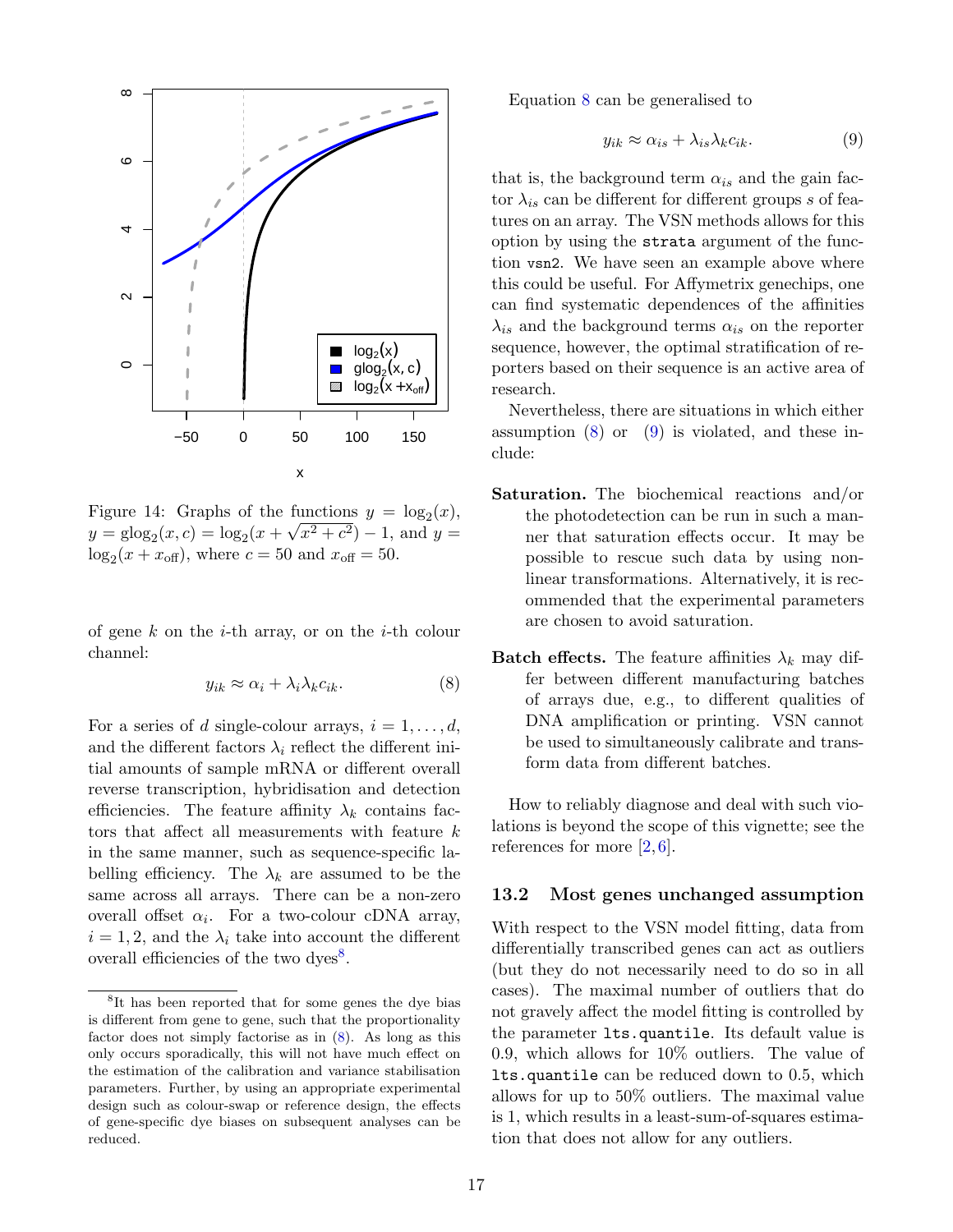So why is this parameter lts.quantile userdefinable and why don't we just always use the most "robust" value of 0.5? The answer is that the precision of the estimated VSN parameters is better the more data points go into the estimates, and this may especially be an issue for arrays with a small number of features<sup>[9](#page-17-12)</sup>. So if you are confident that the number of outliers is not that large, using a high value of lts.quantile can be justified.

There has been confusion on the role of the "most genes unchanged assumption", which presumes that only a minority of genes on the arrays is detectably differentially transcribed across the experiments. This assumption is a *sufficient* condition for there being only a small number of outliers, and these would not gravely affect the VSN model parameter estimation. However, it is not a necessary condition: the parameter estimates and the resulting normalised data may still be useful if the assumption does not hold, but if the effects of the data from differentially transcribed genes balance out.

## <span id="page-17-0"></span>14 Acknowledgements

I acknowledge helpful comments and feedback from Anja von Heydebreck, Richard Bourgon, Martin Vingron, Ulrich Mansmann and Robert Gentleman.

## References

- <span id="page-17-8"></span> $[1]$  W. Huber, A. von Heydebreck, H. Sültmann, A. Poustka, and M. Vingron. Variance stablization applied to microarray data calibration and to quantification of differential expression. Bioinformatics, 18:S96–S104, 2002. [12,](#page-11-4) [13,](#page-12-3) [15](#page-14-3)
- <span id="page-17-5"></span>[2] W. Huber, A. von Heydebreck, and M. Vingron. Analysis of microarray gene expression data. Handbook of Statistical Genetics, Eds.: D. J. Balding, M. Bishop, C. Cannings. John Wiley & Sons, Inc. (2003). (preprint available from author) [11,](#page-10-5) [15,](#page-14-3) [17](#page-16-4)
- <span id="page-17-4"></span> $[3]$  W. Huber, A. von Heydebreck, H. Sültmann, A. Poustka, and M. Vingron. Parameter
- <span id="page-17-6"></span>[4] W. Huber, A. von Heydebreck, and M. Vingron. Error models for microarray intensities. Encyclopedia of Genomics, Proteomics and Bioinformatics, John Wiley & Sons, Inc. (2004). (preprint available from author) [12,](#page-11-4) [14](#page-13-1)
- <span id="page-17-7"></span>[5] David M. Rocke and Blythe Durbin. A model for measurement error for gene expression analysis. Journal of Computational Biology, 8:557–569, 2001. [12,](#page-11-4) [14](#page-13-1)
- <span id="page-17-2"></span>[6] S. Dudoit, Y. H. Yang, T. P. Speed, and M. J. Callow. Statistical methods for identifying differentially expressed genes in replicated cDNA microarray experiments. Statistica Sinica, 12:111–139, 2002. [4,](#page-3-3) [11,](#page-10-5) [17](#page-16-4)
- <span id="page-17-1"></span>[7] A. A. Alizadeh et al. Distinct types of diffuse large B-cell lymphoma identified by gene expression profiling. Nature, 403:503–511, 2000. [3](#page-2-4)
- <span id="page-17-9"></span>[8] L. M. Cope, R. A. Irizarry, H. A. Jaffee, Z. Wu, and T. P. Speed. A Benchmark for Affymetrix GeneChip Expression Measures. Bioinformatics, 20:323–331, 2004. [14](#page-13-1)
- <span id="page-17-10"></span>[9] R. A. Irizarry, Z. Wu, and H. A. Jaffee. Comparison of Affymetrix GeneChip expression measures. *Bioinformatics*, 22:789–794, 2006. [14](#page-13-1)
- <span id="page-17-3"></span>[10] R. A. Irizarry, B. Hobbs, F. Collin, Y. D. Beazer-Barclay, K. J. Antonellis, U. Scherf, and T. P. Speed. Exploration, normalization, and summaries of high density oligonucleotide array probe level data. Biostatistics 4:249– 264, 2003. [4](#page-3-3)
- <span id="page-17-11"></span>[11] Y. H. Yang, S. Dudoit, P. Luu, and T. P. Speed. Normalization for cDNA microarray data: a robust composite method addressing single and multiple slide systematic variation. Nucleic Acids Research 30:e15, 2002. [16](#page-15-2)

estimation for the calibration and variance stabilization of microarray data. Statistical Applications in Genetics and Molecular Biology, Vol. 2: No. 1, Article 3, 2003. http://www.bepress.com/sagmb/vol2/iss1/art3 [10,](#page-9-2) [12,](#page-11-4) [14,](#page-13-1) [15](#page-14-3)

<span id="page-17-12"></span><sup>&</sup>lt;sup>9</sup>more precisely, number of features per stratum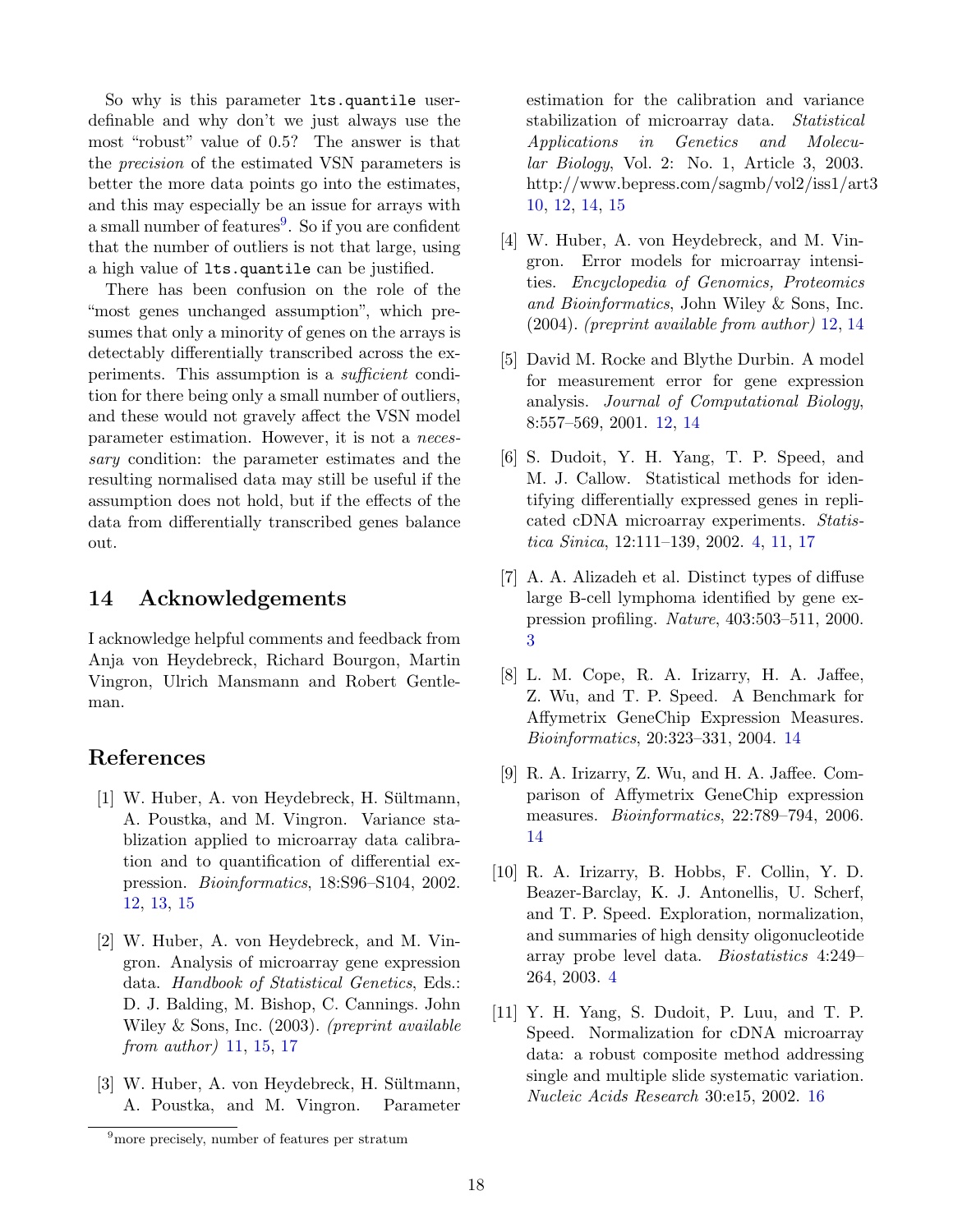#### > toLatex(sessionInfo())

- R version 3.1.1 Patched (2014-09-25 r66681), x86\_64-unknown-linux-gnu
- Locale: LC\_CTYPE=en\_US.UTF-8, LC\_NUMERIC=C, LC\_TIME=en\_US.UTF-8, LC\_COLLATE=C, LC\_MONETARY=en\_US.UTF-8, LC\_MESSAGES=en\_US.UTF-8, LC\_PAPER=en\_US.UTF-8, LC\_NAME=C, LC\_ADDRESS=C, LC\_TELEPHONE=C, LC\_MEASUREMENT=en\_US.UTF-8, LC\_IDENTIFICATION=C
- Base packages: base, datasets, grDevices, graphics, methods, parallel, stats, utils
- Other packages: Biobase 2.26.0, BiocGenerics 0.12.0, affy 1.44.0, affydata 1.13.0, hgu95av2cdf 2.15.0, limma 3.22.0, vsn 3.34.0
- Loaded via a namespace (and not attached): AnnotationDbi 1.28.0, BiocInstaller 1.16.0, DBI 0.3.1, GenomeInfoDb 1.2.0, IRanges 2.0.0, KernSmooth 2.23-13, RSQLite 0.11.4, S4Vectors 0.4.0, affyio 1.34.0, grid 3.1.1, lattice 0.20-29, preprocessCore 1.28.0, stats4 3.1.1, tools 3.1.1, zlibbioc 1.12.0

Table 3: The output of sessionInfo on the build system after running this vignette.